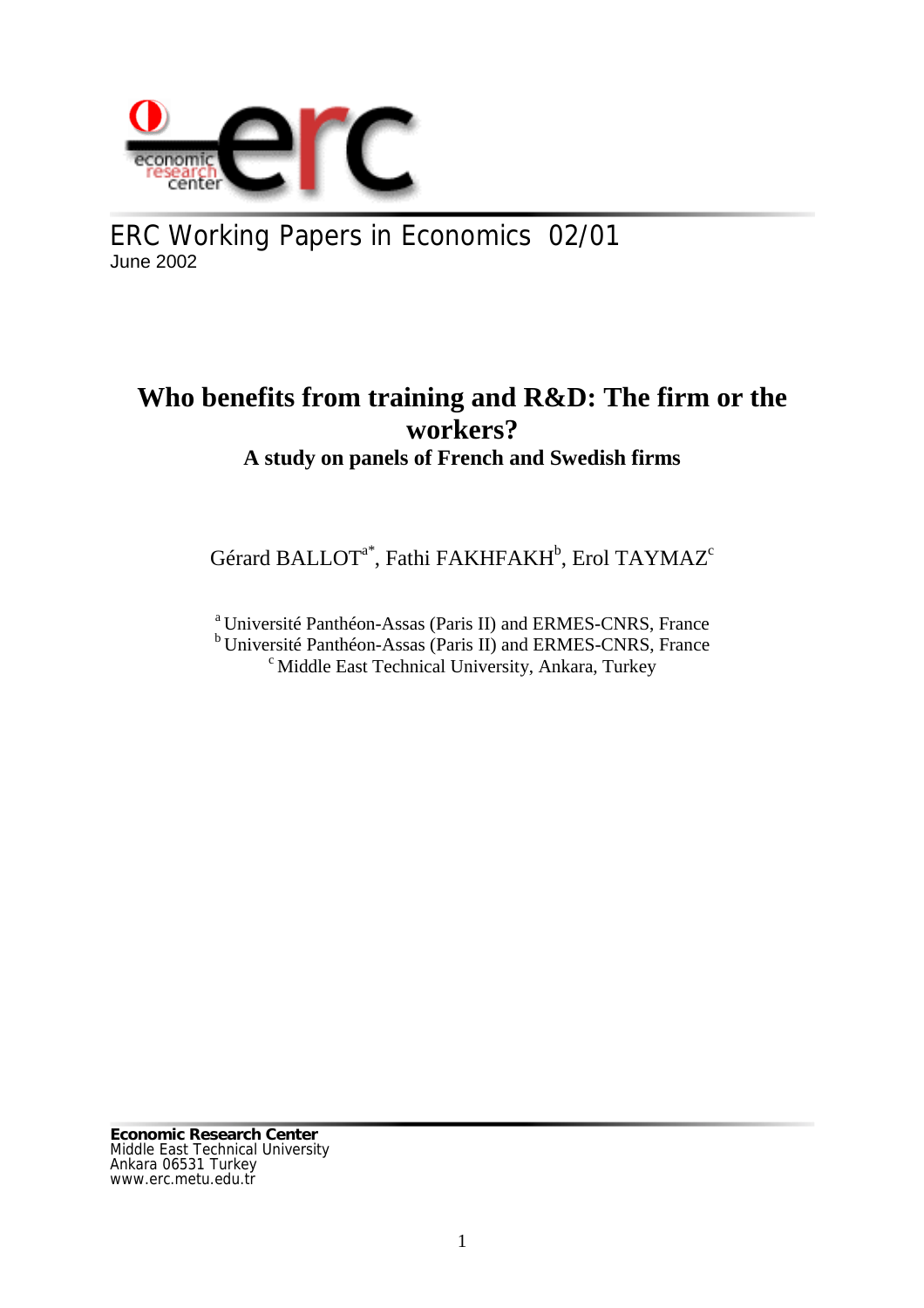#### **Abstract**

The present paper offers a novel study of the effects of intangible assets on wages and productivity. Training, R&D, and physical capital are all taken into account, and their joint effects examined. We use panels of firms in order to control for unobserved fixed effects and the potential endogeneity of training and R&D, and have been able to obtain data for two different countries, France and Sweden, in order to explore the effects of institutional or national specificity. The estimation of productivity and wage equations allows us to show how the benefits of investment in physical capital, R&D and training are shared between the firm and the workers. Although the workers obtain significant benefits, the study shows that the firm obtains the largest return on the investments it makes. This is true not only for physical capital and R&D, but also for training. It suggests that firms can rationally invest in training and that the issue of under-investment in training should be re-examined.

Keywords: Training, R&D, productivity, wages JEL J24, D24, O30

**<sup>\*</sup>** Corresponding author. ERMES, Université Paris II, 92, rue d'Assas 75006 Paris, Tel: +33.1.44.41.5810, Fax:+ 33.1.40.51.81.30, e-mail: ballot@u-paris2.fr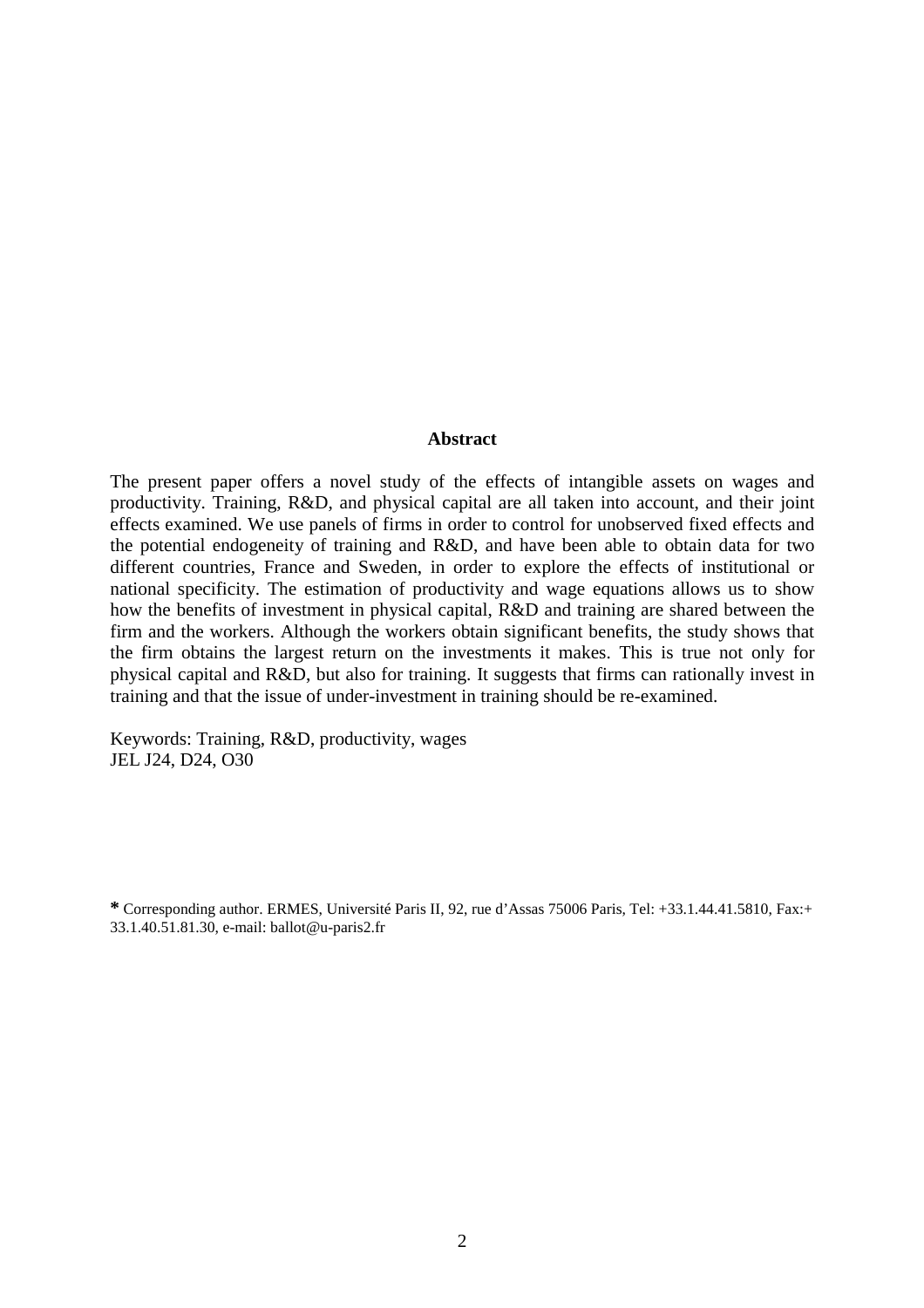#### **1. Introduction**

Economists have long recognized the role of intangibles assets like knowledge and human capital as the engine of economic development. A large number of theoretical and empirical studies show that human capital, accumulated by education and training, and knowledge on new products and processes, generated by R&D activities, is the main source of growth in output in the long run (for qn extensive study, see Aghion and Howitt, 1998). The R&D investment literature has focused on the effects of spillovers: a firm is likely to get only a part of the benefits of innovations it generates because other firms and consumers will also benefit through knowledge spillovers and various forms of externalities. Thus, the private rate of return will be less than social rate of return that will lead to underinvestment in R&D activities. However, this literature does not pay sufficient attention to the fact that the employees of the innovating firms may also share these benefits (this issue is partly covered by the rent sharing literature; see for an excellent example, van Reenen, 1996).

The focus of the literature on investment in training (firm sponsored training) is the effect on workers' wages and careers. However, the primary aim of training is productivity increase. This bias comes from the dominant position of human capital theory in labor market research that stresses the supply of labor. The bias has been reinforced at the empirical level by the availability of data on wages, and the lack of data on training expenditures. Human capital theory also implies that workers are paid their marginal productivity, even though this is true at best over a long period. Recorded increases of salaries with tenure were then interpreted as effects of (specific) training. As for general training, it could only be financed by the workers themselves. It should be immediately reflected in their wage as a result of perfect competition in the labor market. There would (by assumption) be no additional returns for the firm. Important policy conclusions follow from this view. Because of the externality, firms underinvest in training activities, and since workers are financially constrained, there is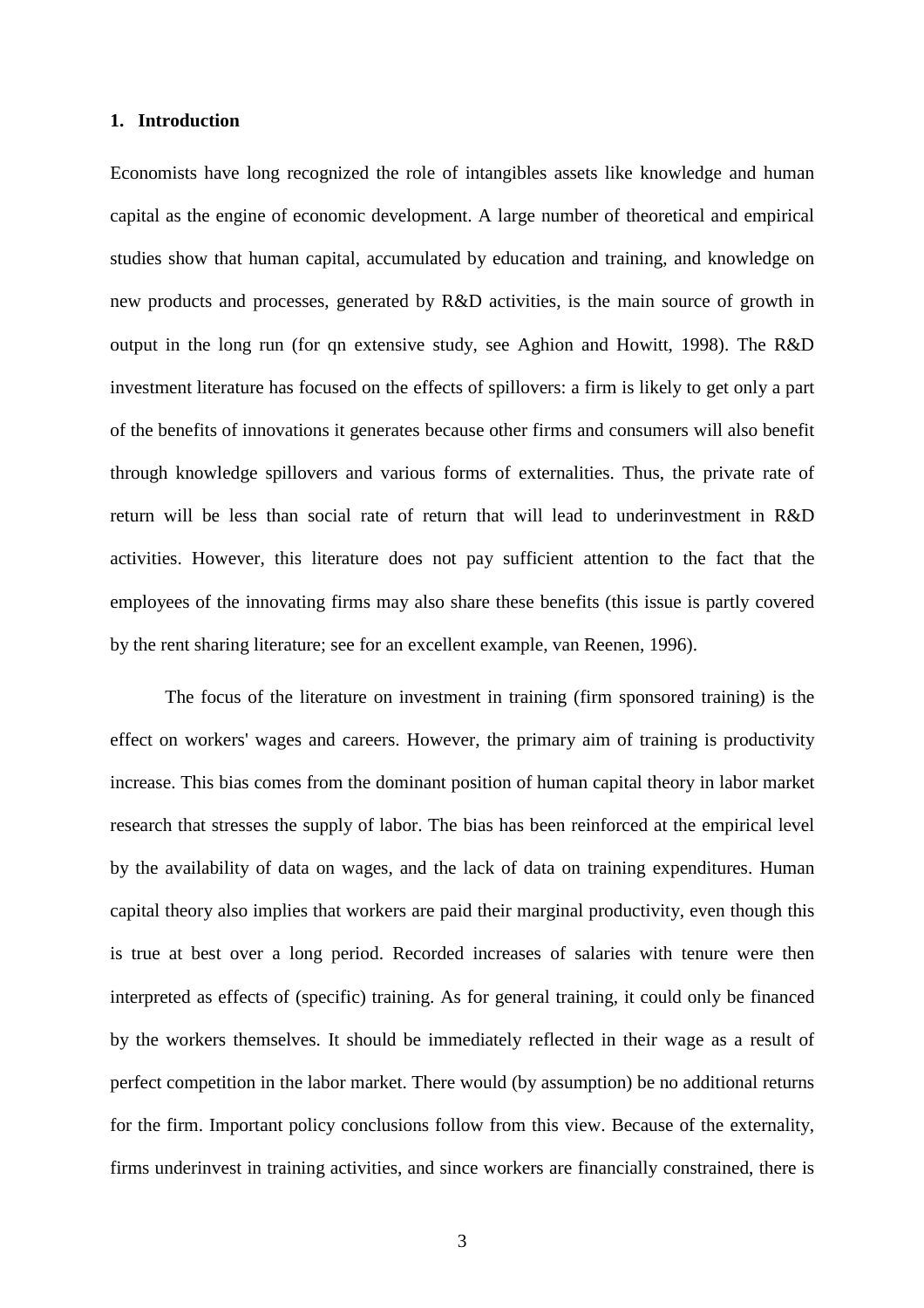an under-provision of training in the economy, and a case for (costly) government subsidies, or a levy on firms to fund training, as in France.

The quantitative importance of training expenditures sponsored by firms and by governments implies a burden on the resources of the nations. This has raised demands for more direct measures of the productivity impact of training. There are debates about the efficiency of the training systems, and reforms of these systems are being debated for instance in France (Gauron, 2000). Simultaneously new theories have been developed to justify that firms can rationally sponsor general training because they can retain part of the returns<sup>1</sup>. However, there is little empirical work on how the benefits (productivity increases) are shared by the firm and its workers. The lack of panel data on training activities at the firm level is one reason (for a comprehensive survey, see Blundell *et al*., 1999).

The present study offers some novel findings on the effects of training and R&D activities on the productivity of the firm, and returns to these activities. *First,* it uses longitudinal information on training and productivity at the firm level. This allows us to control for unobserved fixed effects and the potential endogeneity of training. S*econd,* it deals simultaneously with the effects of another important intangible investment of the firm, namely R&D. *Third*, it computes the effects of these factors, as well as physical capital, on both wages and value added. This allows us to compute the shares of the benefits that accrue to the firm, and to the workers respectively when the firm invests in any one of these factors, taking the joint effects of the others into account<sup>2</sup>. *Fourth*, we are able to present results for two countries, France and Sweden, to provide some control for country or institution specificity. To the best of our knowledge, this is the first study that analyzes how the returns

 $\overline{a}$ 

<sup>&</sup>lt;sup>1</sup> See Acemoglu and Pischke (1998, 1999a) for comprehensive reviews, and Ballot (1994) for a hypothesis based on the innovation rent.

 $2^2$  The only similar study we know of is Dearden, Reed, and Van Reenen (2000), but they use data at the sectoral level.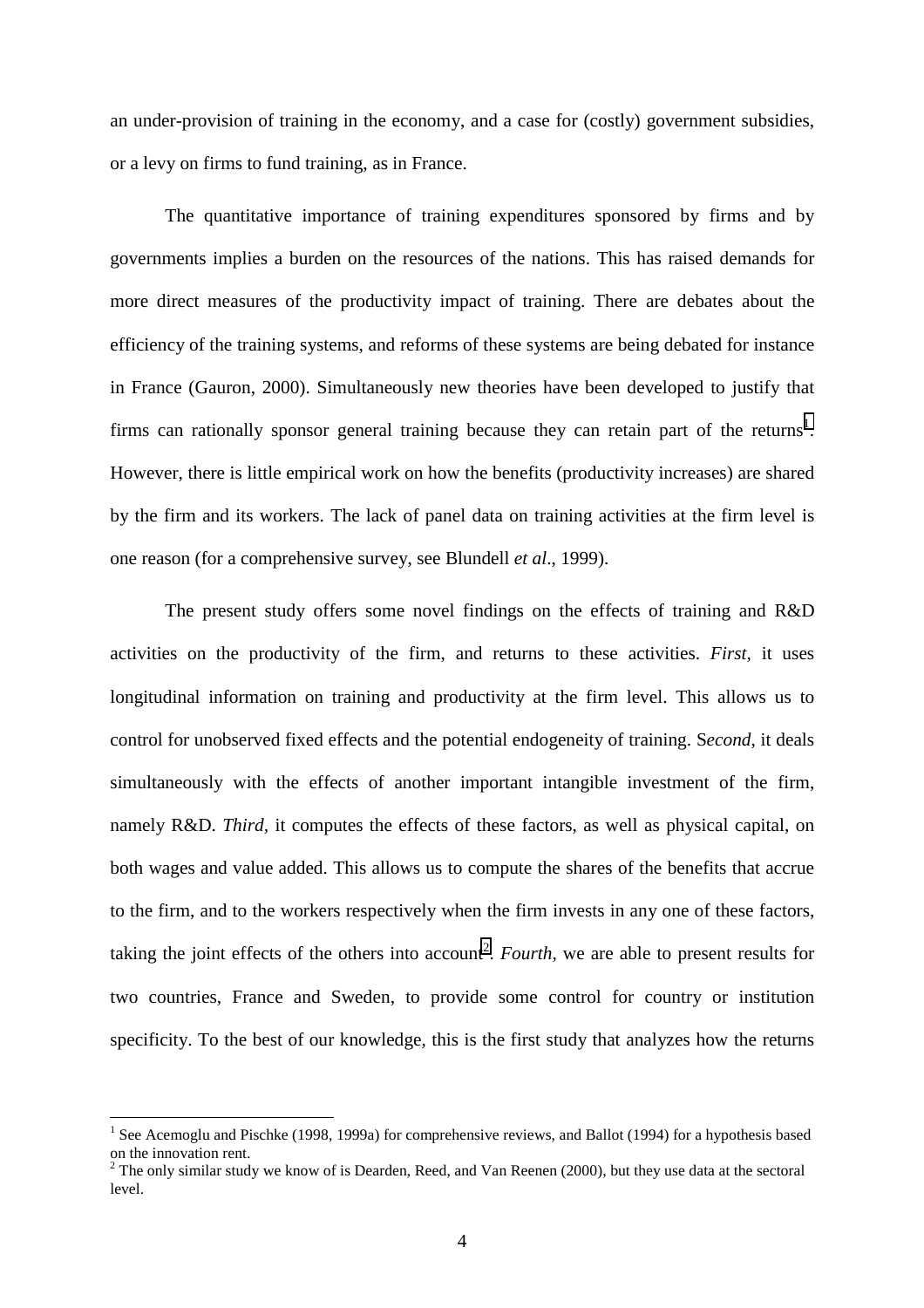to tangible and intangible assets are shared by firms and their employees by using panel data at the firm level.

*The main result we obtain is that firms indeed obtain the largest parts of the returns to their investments, but the firms' share is lower for intangible assets, R&D and training*. In France and Sweden, respectively, the firms obtain a very high proportion of the returns to physical capital (91 and 92%), a large part of the returns to training (82 and 67%), and a significant part of the returns to  $R&D(68)$  and  $46%$ ) even though the total returns are quite different between the countries and between R&D and training.

Section 2 reviews briefly the literature on training and productivity since the issue of the returns to training is less well explored than the returns to R&D or physical capital. Section 3 describes the data. The empirical model and estimation results are presented in Sections 4 and 5, respectively. Main findings are summarized in Section 6.

#### **2. The previous literature**

Becker's influential study on human capital (Becker, 1964) has led to the accumulation of a voluminous literature on firms' and workers' investment in human capital, especially in the form of general and specific training. This literature has shown that the human capital stock of the firm accumulated through training activities is one of the main factors of production (for an extensive range of studies, see Lynch, 1994) . Although the importance of human capital as a factor of production is strongly emphasized by almost all researchers, empirical studies have usually been confined to the analysis of the effect of training *on the wage rate* that is used as a proxy for productivity because it is *assumed* that the (real) wage rate will be equal to the marginal product of labor if the labor market is competitive. This assumption is, of course, very restrictive, and rules out the possibility that firms may invest in general training even if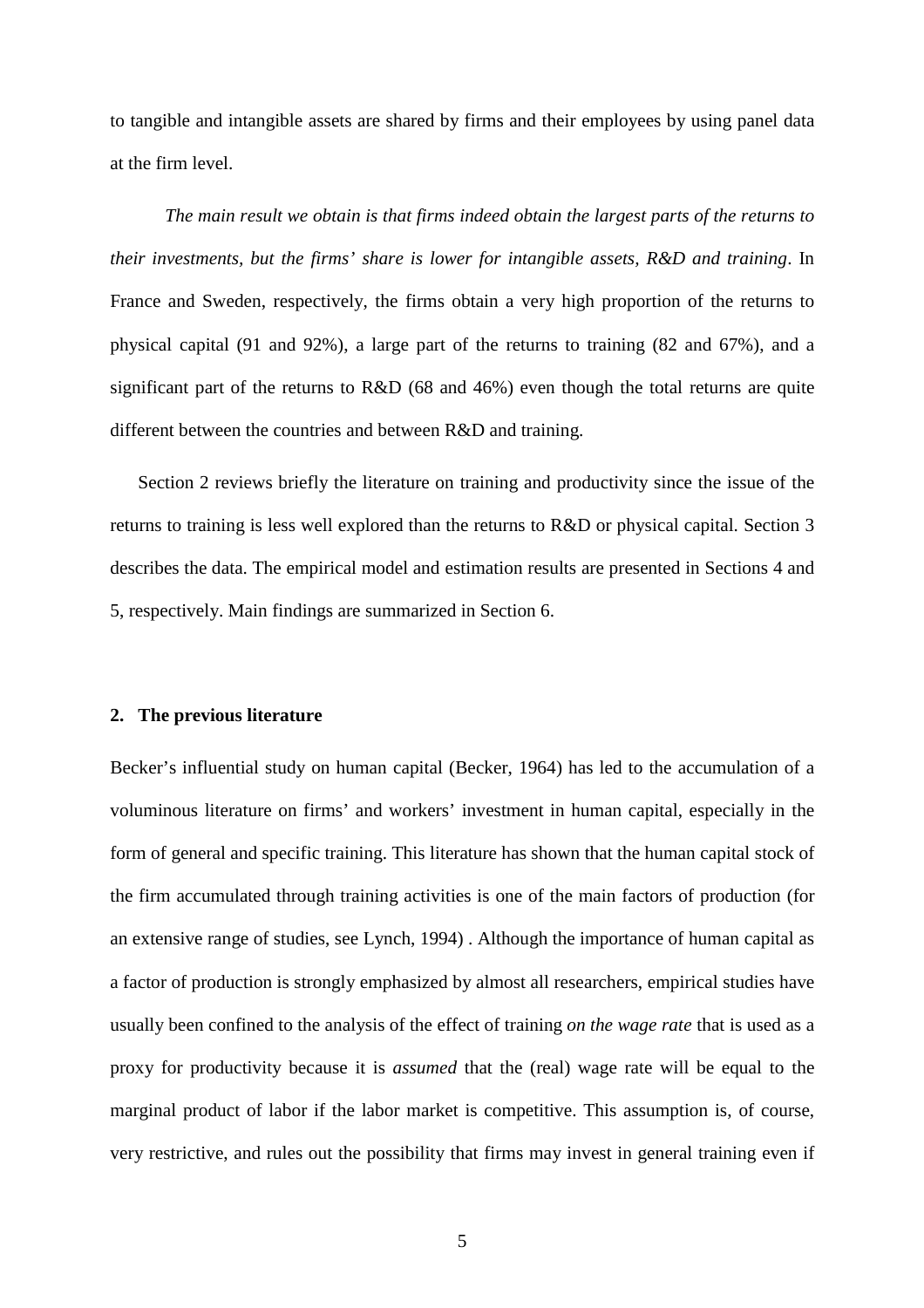workers capture a part of the returns to that investment. As shown, among others by Acemoglu and Pischke (1998, 1999a and 1999b), Bishop (1991 and 1996), Loewenstein and Spletzer (1999), and Booth and Snower (1996), there is strong evidence that suggests that firms provide general training to their workers (the classical example is the German apprenticeship programs) and share the benefits of (general and specific) training with their workers.

One needs to estimate both the productivity and wage equations to find out if firms and workers really share the benefits of training, and, in this manner, of other types of investment. Early studies by Barron, Black and Loewenstein (1989), Holzer (1990), and Bishop (1991) are unique in that they use the Employment Opportunity Pilot Project (EOPP) Survey of Firms data set in which data on training were collected from employers and include information on both formal and informal training. A comparison of the effects of increased training on wage and productivity growth as estimated in these studies suggests that about half of the returns to training are received by workers. Bartel (1995), Barron, Berger and Black (1997), and Groot (1999) also estimated productivity and wage equations at the individual level and find substantial productivity effects. The main disadvantage of these individual-level studies is the use of (subjective) productivity scores assigned by employers in productivity equations.3

In recent years a number of researchers have sought to measure the effect of firm sponsored training on productivity using firm-level data. For example, Holzer *et al.* (1993) used data on firms that applied for training grants under the Michigan Job Opportunity Bank-Upgrade program in the late 1980s (three-year panel of data), and found that training has

 $\overline{a}$ 

 $3$  For example, in the EOPP Survey of Firms, employers were asked the following question. "Please rate your employee on a productivity scale of zero to 100, where 100 equal to maximum productivity rating any of your employees in that position can attain and zero if absolutely no productivity by your employee". Therefore productivity increases after a change in the worker's position cannot be estimated because productivity ratings are relative measures.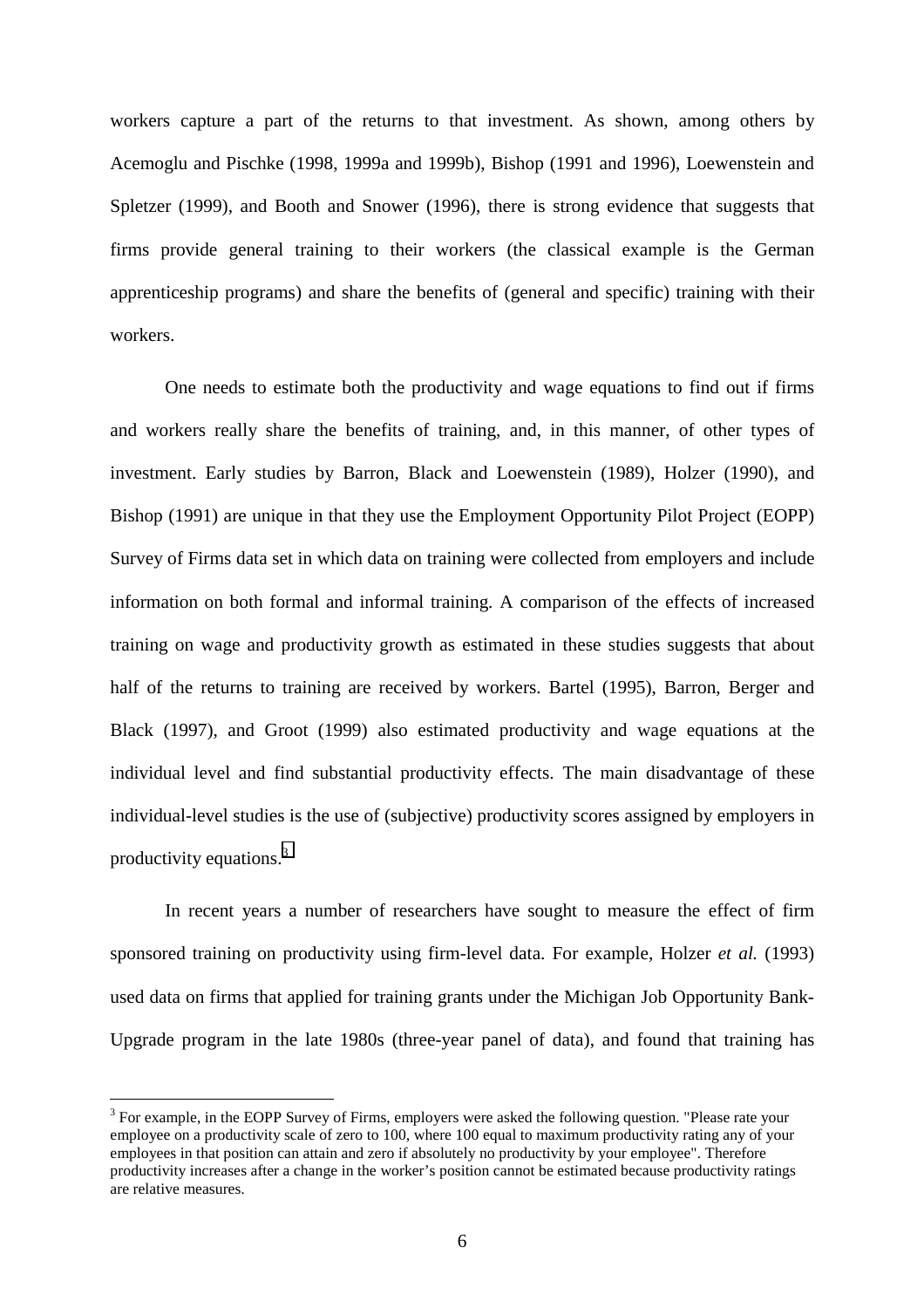positive effects on the quality of output (measured by the overall scrap rates), but effects on sales and wages are not significant. Bartel (1994) found a positive effect of training on productivity in her cross sectional analysis on about 150 firms from the Columbia Business School Survey. Black and Lynch (1996) used the National Center on the Educational Quality of the Workforce National Employers' Survey (821 establishments in manufacturing and 525 in non-manufacturing in 1993). Results of estimating Cobb-Douglas production functions for manufacturing and non-manufacturing sectors indicate that the average educational level of the establishment has a positive effect on sales in both sectors, but training (defined as the number of workers trained in 1990 and 1993) has no effect; the proportion of time spent in formal off-the-job training has a positive effect in manufacturing, and computer training has a positive impact in non-manufacturing. The econometric study by Boon and van der Eijken (1997) on a balanced panel of 173 Dutch firms confirms the importance of training as an input. Barrett and O'Connell (2001) estimated a labor productivity growth equation for a cross section of 215 firms in Ireland (all sectors including manufacturing and services), and found that general training has a positive impact on productivity growth but specific training has no effect. They also estimated that the interaction between investment and general training variables has a positive coefficient, i.e., the impact of general training varies positively with the level of capital investment.

There are some studies that use more aggregated data at the industry level. For example, Blakemore and Hoffmann's (1989) time series analysis of quarterly data on US manufacturing show that the productivity increase is over twice the size of the wage increase caused by human capital accumulation as measured by job tenure. Dearden, Reed and van Reenen (2000) have investigated the effects of the proportion of trained workers on both productivity and wages in a panel of British industries. They estimated a production function with constant returns to scale to obtain the elasticity of value added per worker with respect to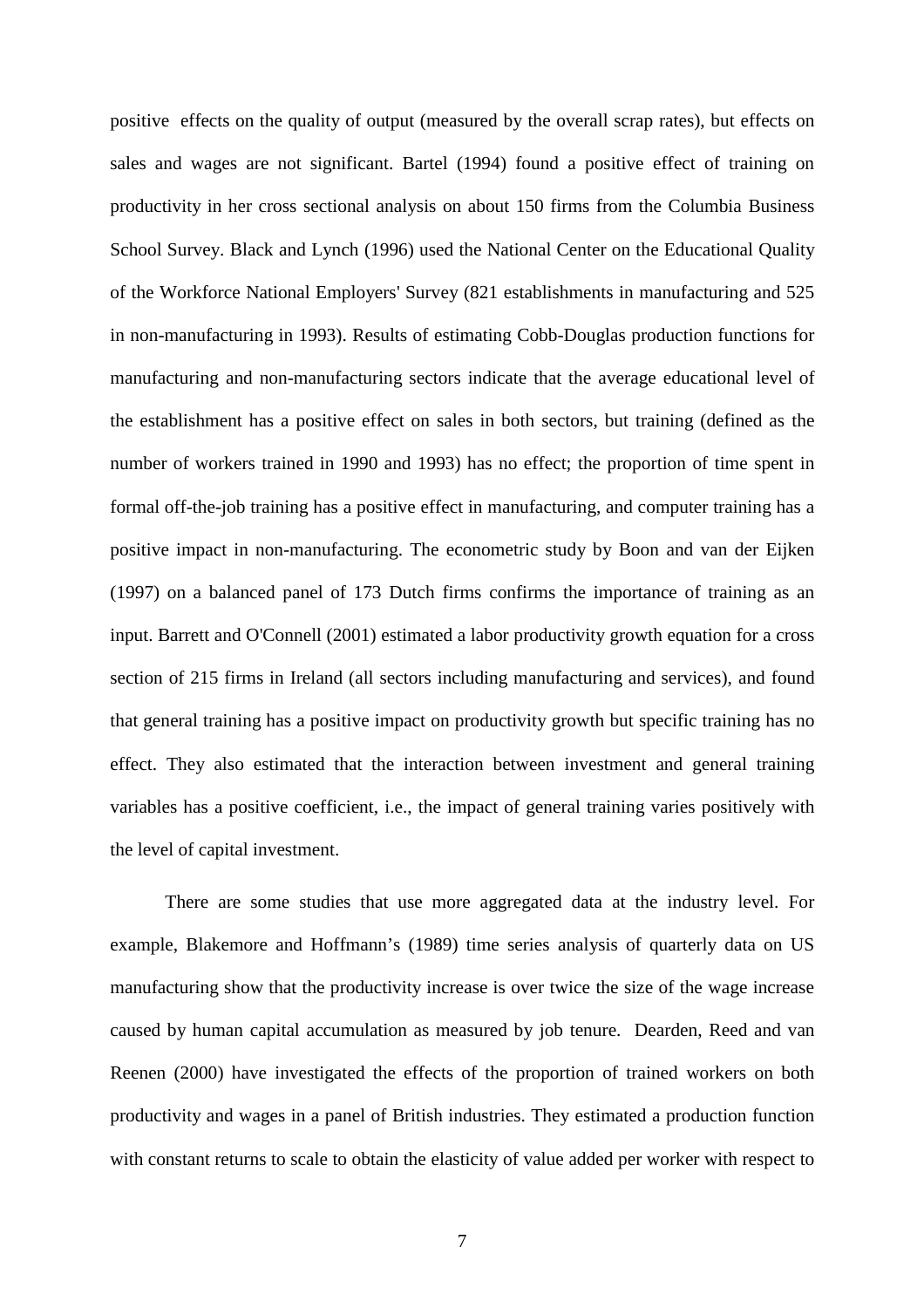training (and other inputs), and a wage equation to obtain the elasticity of the wage rate with respect to training (and other inputs). These two elasticities allow them to calculate the net benefit of training for firms (or, to be more precise, for sectors) which is found to be positive, i.e., firms capture a part of returns to training.

In recent years, a number of researchers have sought to measure the effect of human capital on productivity and wages using matched individual-firm data (for example, see Hellerstein and Neumark, 1998; Hellerstein, Neumark, and Troske, 1999; and Margolis and Salvanes, 2001). These studies use a rich set of variables on workers' demographic characteristics and educational levels, but lack data on employer sponsored training.

Turning to the literature on French data, we should first note that no study seems to deal both with productivity and wages, and explore the issue of sharing. Carriou and Jeger's (1997) study covers over 10,000 French firms, for the period 1986-92. They estimate the impact of lagged training expenditures on value added for each year separately, and find it to be positive and significant. Delame and Kramarz (1997) also analyse longitudinal French data for 1982-87. Their contribution takes into account the individual features of the French environment. French firms are compelled by a 1971 law on training to spend a minimum percentage of the wage bill on training, or pay the equivalent tax to the Government. They distinguish between three categories of firms, those spending more than the legal minimum, those spending the minimum rate on training, and those spending less than the minimum on training and paying the difference as a tax to the Treasury. The effects of training on productivity are significant only for managers, engineers and technicians, and only for the first group of firms (which spend at least the minimum rate set by law). This classification is interesting, but the authors have chosen to replace the training expenditures by a dummy for training categories in the regressions. A fortiori, no stock of training is computed. The study may thus underestimate the effects of training.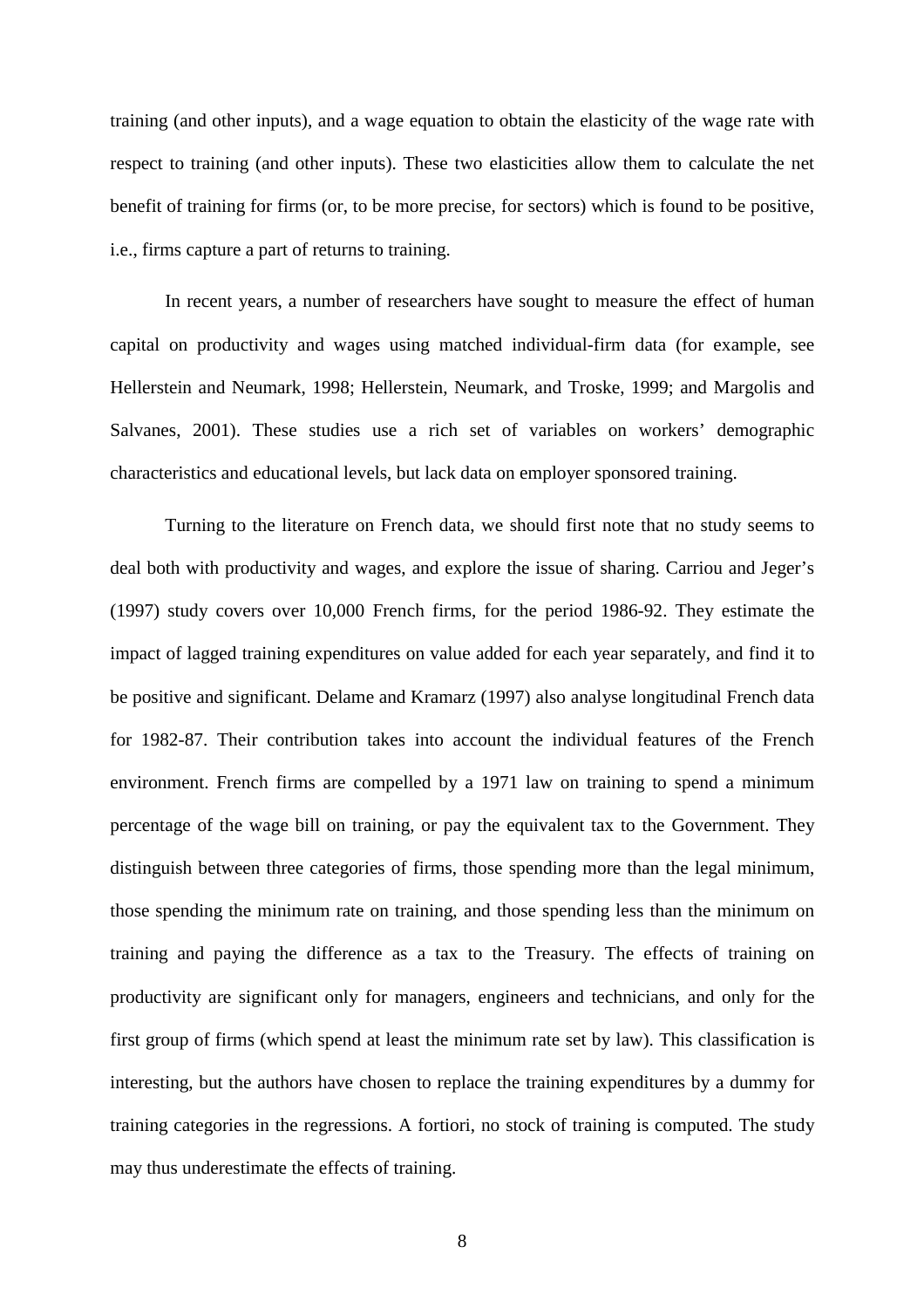Ballot and Taymaz (1998) have studied the effects of training and R&D on profitability by gathering data on France and Sweden, with the same variables at the firm level. The study is only focused on year 1989, but estimates simultaneously the determinants of current investment in training, profitability, and the average wage. They compute for each firm the capital stock represented by cumulated training investments in order to take into account the lagged effects of these investments. The results suggest that training has a positive effect on profitability, but that R&D has no positive effect. However the interaction between the two variables has a significant positive effect, at least in France. Firm sponsored training hence, would appear to be a significant source of profits as well as increasing wages. The limitations of the study arise from the modest size of the sample (about a hundred firms in each country), and the absence of longitudinal data on firms in order to control for firm specific unobserved characteristics. Ballot, Fakhfakh and Taymaz (1998) use a panel of French firms (1987-93) and show that both the training stock and the R&D stock have a significant impact on value added. The returns to training are very high, but the effects on wages are not studied. Several papers study the effects of training on wages. Goux and Maurin (1997, 2000) use a large sample of workers interviewed in 1993 to show that training does not have a very important effect if the wage policy of a given firm is controlled for. Fougère, Goux and Maurin (1998) find that training does not have a significant effect on wage careers. Beret and Dupray (1998) state that the selection effect explains most of the apparent impact of training on wages. These French papers on productivity effects and wage effects (separately), suggest that, contrary to what is currently believed, the firm may capture a large part of the returns to training.

As far as Sweden is concerned, Kazamaki-Ottersten, Lindh and Mellander (1999) have shown that training may reduce production costs significantly. Ballot, Fakhfakh and Taymaz (2001) confirm that training is a significant input in the production function and find a similar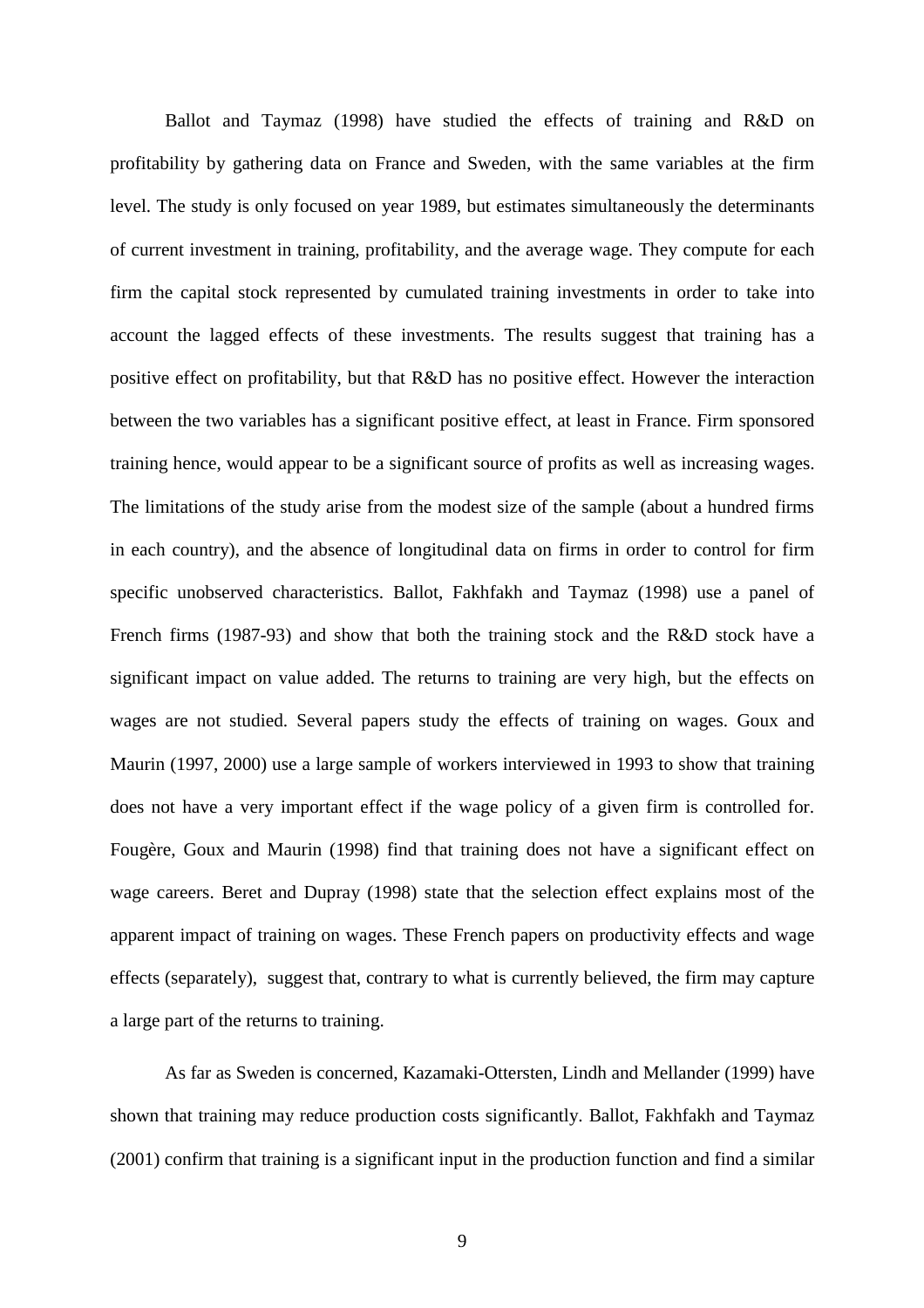role for R&D. The effects on wages are not studied. Regner (1994) focuses on wage equations and finds no evidence that employees pay for training and no substantial effects of training on wages. Braunerhjelm and Eliasson (1998) found that human-embodied knowledge significantly increases productivity and profitability in Swedish manufacturing firms.

## **3. The Data**

We have used comparable panel data sets of firms in France and Sweden. The French data set is a match of three sources for the same firms (Table 1). The first source is a panel of the "Human Resources Accounts" of 200 firms in the French industry, over the period 1981-93. This source also contains information on firm sponsored training, employment, hires, separations, and wages. Training is measured by the percentage of the wage bill devoted to continued training so that we are able to calculate annual training expenditures (at constant 1987 prices) and hours of training.

This indicator has a *flow* dimension. To make the best use of the available information, we have computed *stocks* by cumulating flows over 7 years, using the formulae of Ballot, Fakhfakh & Taymaz (2001).

$$
H_{ii} = \phi_{ii} + \sum_{n=i-6}^{i-1} \left\{ \prod_{j=n}^{i-1} (1-\theta_{ij}) \right\} \phi_{in}
$$
 [3]

where H<sub>it</sub> is the training stock of the firm in year t,  $\phi_{in}$  the training flow in year n and  $\theta_{it}$  is the separation rate (indexed by firm and by year). Beside losses through separations, human capital certainly undergoes obsolescence as time elapses, but rates of depreciation are not known.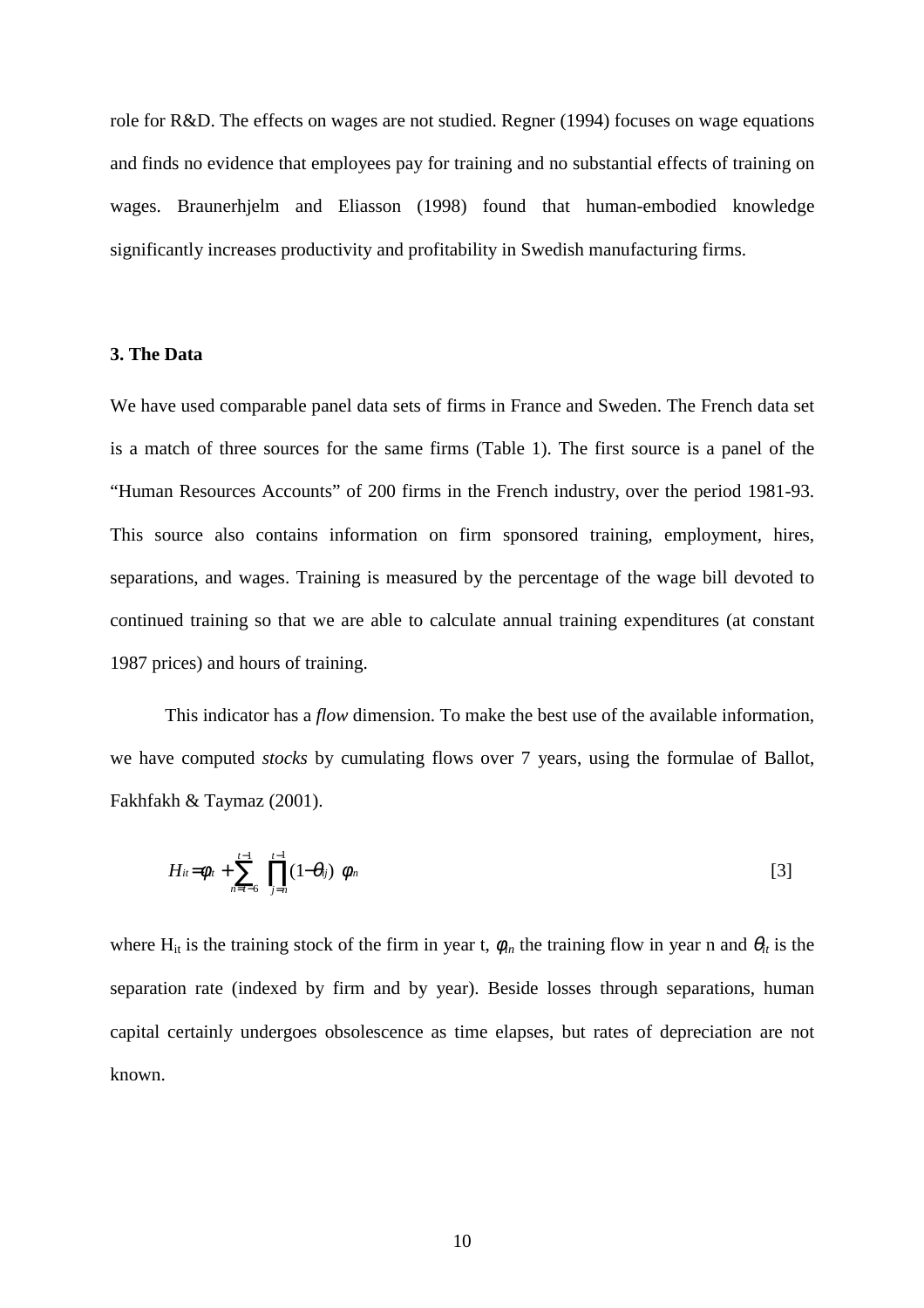The second French source is based on the financial accounts of a very large sample of firms for the period 1987 to 1993, and contains some financial variables (value added and physical capital).

The third sample is based on the Structure of Employment surveys and gives the number of researchers in the firm as a measure of the stock of R&D. This measure is an improvement over the variable we used in Ballot, Fakhfakh and Taymaz (1998, 2001) that was the stock of R&D in the social accounts<sup>4</sup>. The Structure of Employment surveys cover the population of firms, or more precisely the population of plants (except the small plants), and we have been able to aggregate at the firm level.

The matched sample contains about 100 firms, and, owing to their large size (number of employees), they represent around 10% of French manufacturing employment. An important feature of the sample is the average decline of value added (-2%), and even turnover. This decline is mainly in the sub-period 1989-93, and dominates growth in 1987-89. The panel is unbalanced, and we have included, for our econometric work, firms that have made available their Human Resources Accounts for at least two years.

The Swedish data set is an unbalanced panel of 200 large firms or divisions of firms, collected by the Federation of Swedish Industries and the Industrial Institute for Economic and Social Research (IUI) for the period 1987 to 1993 (see Albrecht *et al*. 1992). The Swedish economy is characterised by large firms, so that the sample covers almost all the large firms and around 50% of total employment in Swedish manufacturing. The training variable relates to training expenditures. "Training stocks" have been computed by cumulating the training expenditures. Separation rates are not available for individual firms in the data set. We have experimented with various rates of depreciation, and found that the estimation results are not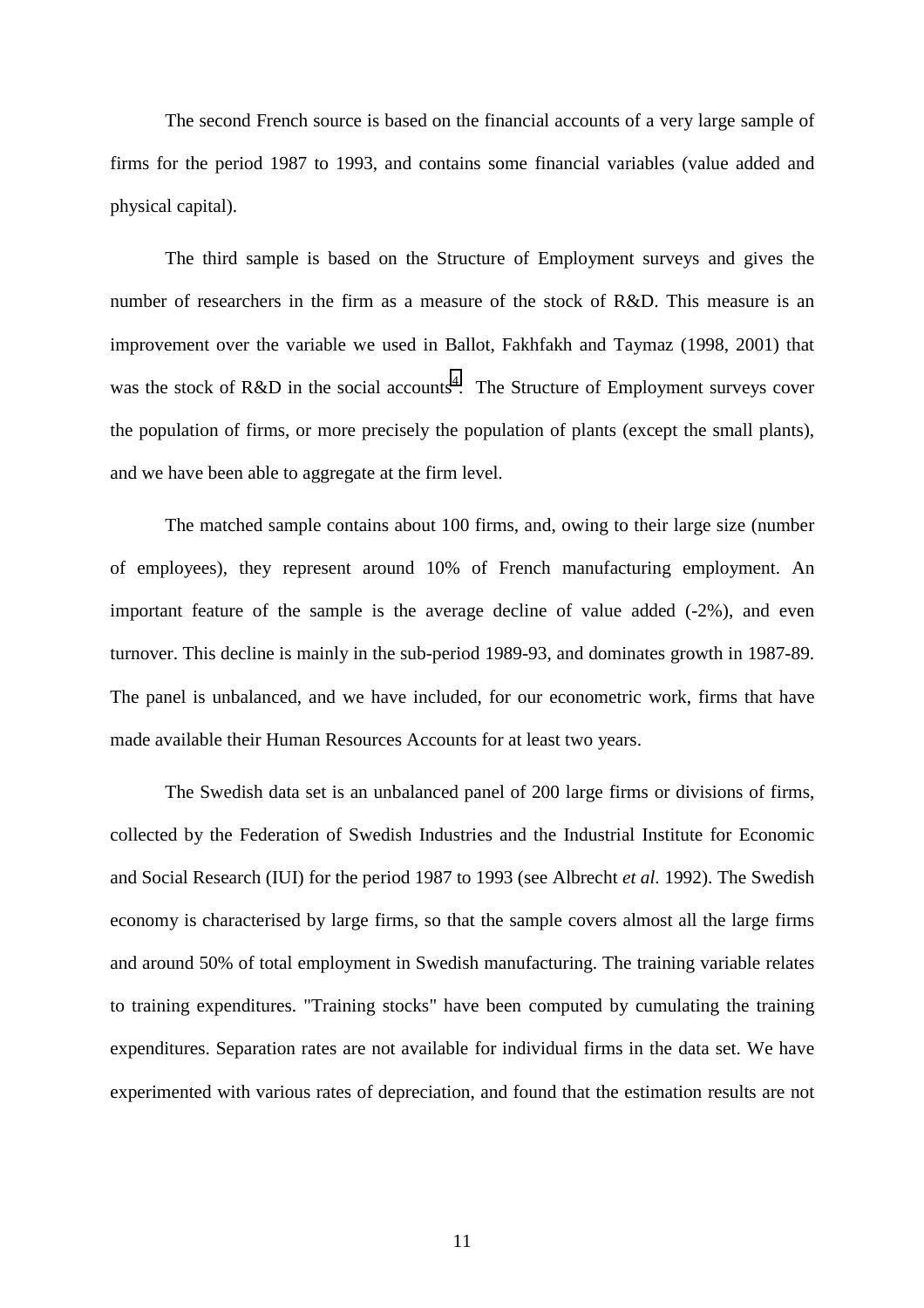sensitive to such an aggregate rate of depreciation. However, to preserve the similarity with the French data, we have adopted a yearly depreciation rate of 10% that is in the range of the mean separation rates in Sweden<sup>5</sup>.

#### **4. The empirical model**

A manufacturing plant *i* at time *t* is assumed to have a Cobb-Douglas production function of the form

[1] 
$$
Q_{it} = A_{it} K^{\alpha}_{it} L^{\beta}_{it} R^{\delta}_{it} H^{\gamma}_{it} e^{\epsilon i t}
$$

where Q is the value added, K the (fixed) capital stock, L labor, R the R&D stock, H the human capital (firm sponsored training) stock, and ε the i.i.d. error term. In logs and dividing by L we obtain the following equation:

[2] 
$$
lnq_{it} = lnA_{it} + \alpha lnk_{it} + \delta lnr_{it} + \gamma lnh_{it} + (\alpha + \beta + \delta + \gamma - 1) lnL_{it} + \varepsilon_{it}
$$

All lowercase variables now denote "per employee" values. In this specification, a positive (negative) coefficient of the employment variables will indicate increasing (decreasing) returns to scale.

The technology variable is defined as

$$
[3] \qquad ln A_{it} = A_i + \Sigma \lambda_t D_t
$$

where  $A_i$ 's account for unobservable firm-specific affects and  $D_t$  are time dummies that are used to control for technical change and exogenous macroeconomic shocks.

 $\frac{1}{4}$  $4$  A direct measure of R&D expenditures is not available. The French survey on R&D expenditures does not cover all firms for this period but essentially the firms that do R&D, and cannot therefore be used to match our data set based on the match of the first two samples.

<sup>&</sup>lt;sup>5</sup> Holmlund (1984) (figure 2.4) finds a monthly separation rate of .9% (corresponding to an annual rate of 10.8%) in 1982 for white collars.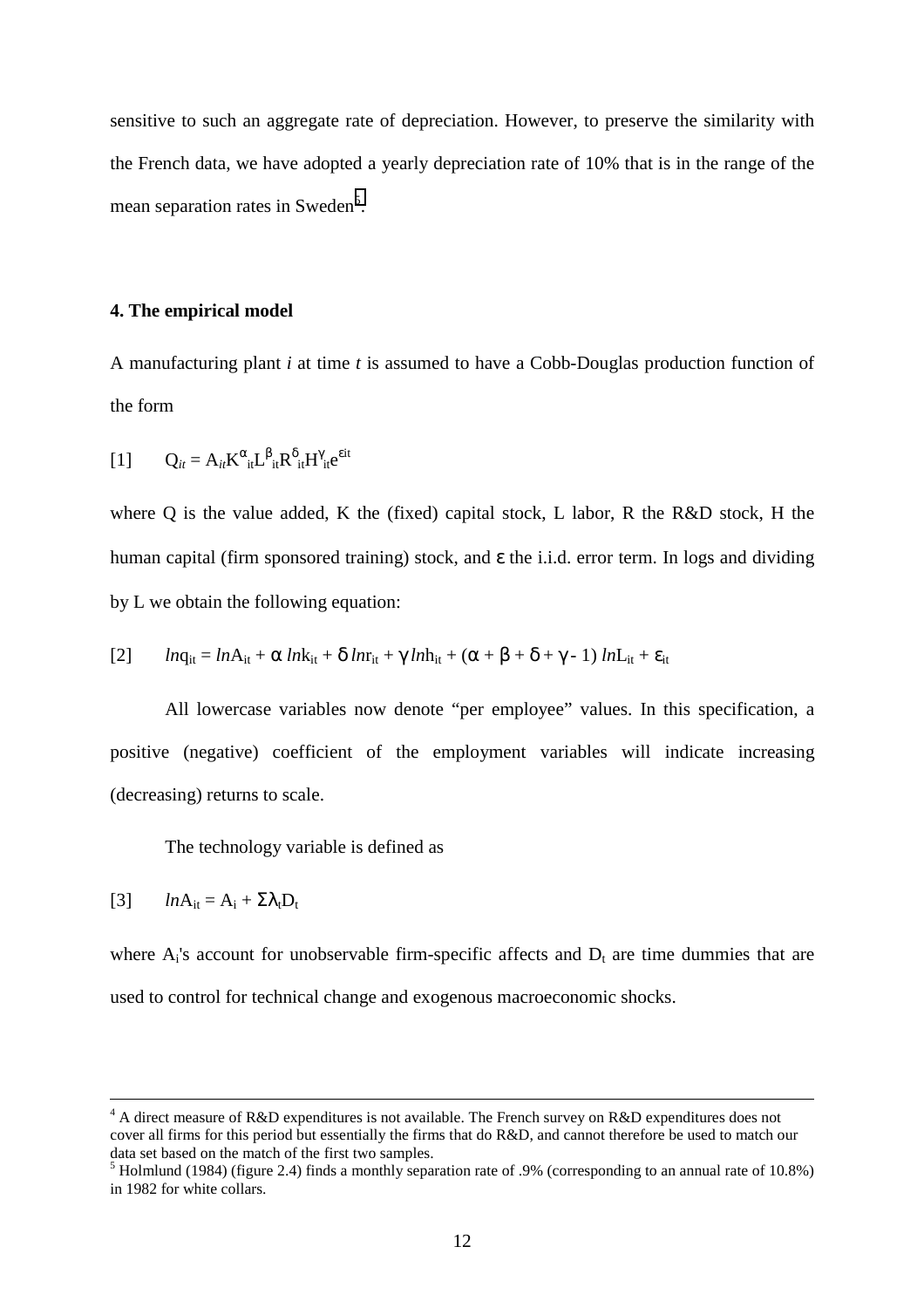Previous studies (see Ballot, Fakhfakh and Taymaz (1998 and 2001) for France and Sweden and Barrett and O'Connell (2001) for Ireland) show that interactions between various assets could be important. Therefore, in some estimations we also allow for interactions between fixed capital, R&D and training variables (k\*r, k\*h, and r\*h). Finally, we also estimate the dynamic form of the model that includes the lagged output as an explanatory variable<sup>6</sup>.

Following Griliches and Mairesse (1997), we have used OLS, fixed effects, random effects and GMM to estimate the production function. GMM handles not only unobservable individual effects but also possible simultaneity (of different intangible capital for example). GMM estimators use variables in differences, to eliminate unobservable individual effects, and use lagged values (in levels) as instruments to correct for simultaneity bias. However, as emphasized by Griliches and Mairesse (1997), fixed effects and GMM estimators produce rather unsatisfactory results (low and often insignificant capital coefficient and unreasonably low estimates of returns to scale). Blundell and Bond (1998, 1999) show that the lagged levels of a series provide weak instruments for first differences. They suggest taking into account additional non-linear moment conditions which correspond to adding (T-2) equations in levels with variables in differences as instruments<sup>7</sup> (Ahn and Schmidt 1995). Blundell and Bond used Hall and Mairesse's (1996) data and added to equations in differences, equations in levels with lagged first-differences as instruments (Arellano and Bover, 1995). This so-called GMM-SYS estimator yields more reasonable results. Our estimation results also lead us to a similar interpretation of the merits of various estimators. Therefore, in Tables 4 and 5, we

 $\overline{a}$ 

 $6$  We used some characteristics of the labor force (average age, average tenure at the firm, and the proportion of female employees) for France but the estimates for other variables did not change much. In this paper, we report results with only production function variables to have comparability between France and Sweden. The Swedish model includes the number of hours worked per employee to have a better labor input variable.

<sup>&</sup>lt;sup>7</sup> T-2 equations coming from the moment restriction: E( $\varepsilon_{it} \Delta \varepsilon_{it-1}$ )=0, where T is the number of years the firm is present.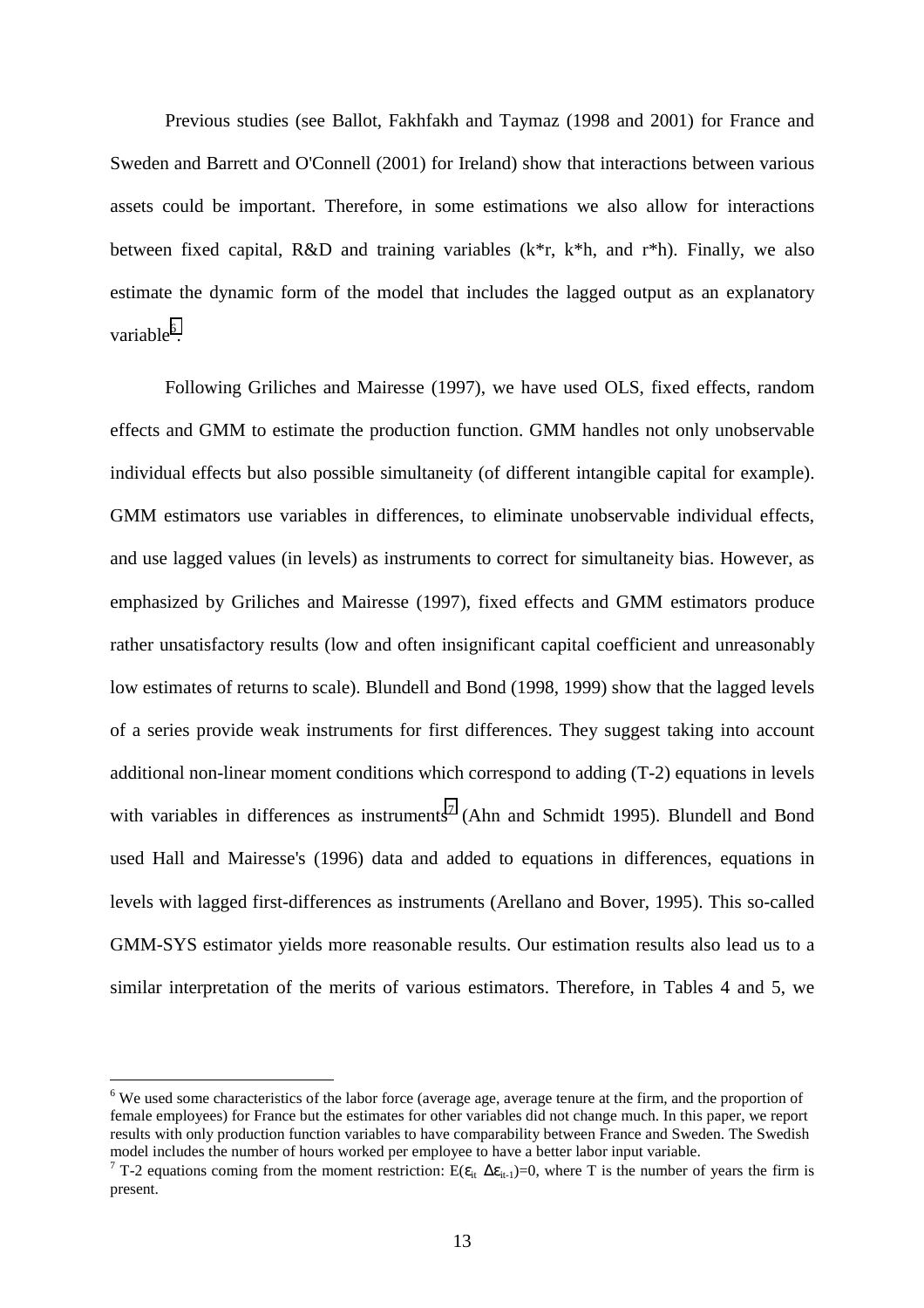present only the GMM-SYS estimation results (our preferred model) and OLS results for comparison purposes<sup>8</sup>. (Other estimation results are, of course, available upon request.)

Wage determination is modeled as a bargain between the firm and workers (see, for example, McDonald and Solow, 1981). The Nash bargain for risk neutral workers can be written as

$$
[4] \qquad U = [u(w)-u(w^*)]L
$$

where *w* is the (real) wage rate, *w\** the fallback wage, and L the number of employees. The firm's profit function is defined as

$$
[5] \qquad \Pi = Q - wL
$$

where Q is real value added (the product price is normalized to 1). The fallback position of the firm is no profit. Then, the solution of the model is obtained by maximizing  $U^{\phi} \Pi^{1-\phi}$ where  $\phi$  is the relative bargaining power of the worker. At the interior optimum, the following first order conditions hold:

[6] w: 
$$
\left[\phi \frac{u_w}{(u-u^*)}\right] - \left(1-\phi\right)L / (Q - wL) = 0
$$

[7] L: 
$$
(\phi/L) + (1 - \phi)(Q_L - w)/(Q - wL) = 0
$$

where  $u_w = du/dw$ , and  $Q_L = dQ/dL$ .

The first equation can be simplified by using

[8] 
$$
u(w) - u(w^*) = (w - w^*)L
$$

to obtain the following equation:

[9] 
$$
w = (1-\phi)w^* + \phi(Q/L)
$$

 8 We use the DPD package for Ox [http://www.nuff.ox.ac.uk/users/ Doornik/].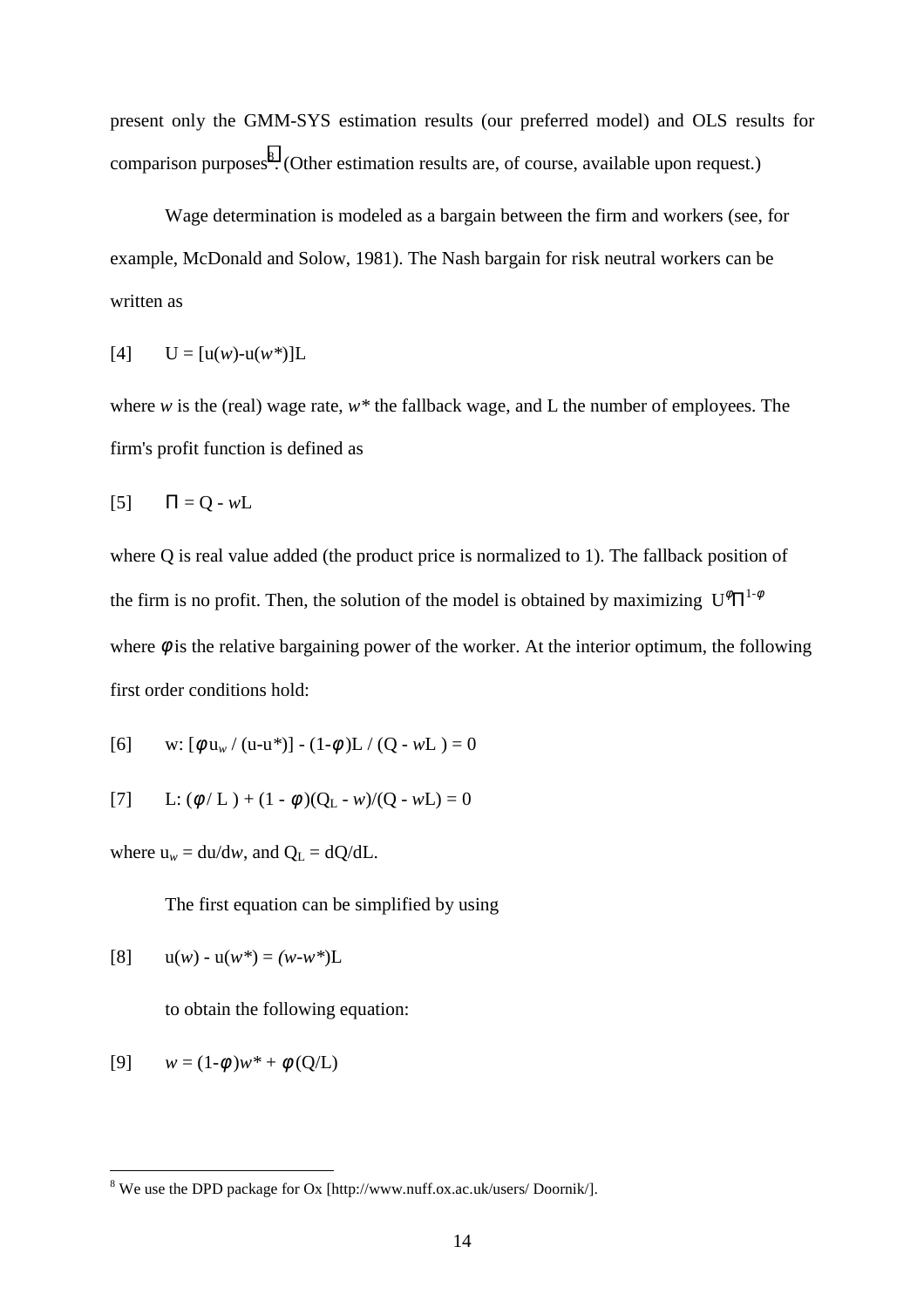The effects of investment in tangible (fixed capital) and intangible assets (R&D and human capital) on wages can be obtained by differentiating the first wage equation with respect to the stock of the asset,  $S(S = K, R, H)$ , which is given by

[10] 
$$
w_S = [(1-\phi) w *_{S} L + \phi_S (Q - w * L) + \phi (Q_S - L_S (Q/L) ] / L
$$

This equation decomposes the impact of investment in S on the wage rate into three components: First, the wage rate increases as a result of an increase in the fallback (outside) wage of the worker. Second, the wage rate increases (decreases) if the investment in S makes workers' relative bargaining power stronger (weaker). Finally, the workers can share a part of the increase in output if they have a positive bargaining power to begin with, i.e.,  $\phi > 0$ .

Even if the workers have no bargaining power, an investment in S may lead to an increase in wages if it increases the outside wage of the worker, *w*\*. This effect is, of course, discussed in detail in the human capital literature. For example, the investment in general training, once made, is sunk and it is embodied in the worker as human capital. Therefore, when the worker is employed by another firm his productivity will be the same, and his wage will be higher. If the worker gets all the benefits of investment in S as a result of the wage increase, then the firm will not have any incentive for investment. The firm will sponsor investment in S (S could be training or R&D or fixed capital) only if it can recoup its investment cost.

The increase in the outside wage as a result of investment in S depends, first of all, on the transferability of the asset embodied in workers to other firms. The asset could be human capital accumulated trough investment in training, or knowledge generated by R&D activities. If the knowledge and human capital are completely specific to the firm, then they will not be transferable to other firms, and will not have any effect on *w\**. Even if the knowledge or human capital accumulated as a result of investment is general, the increase in the outside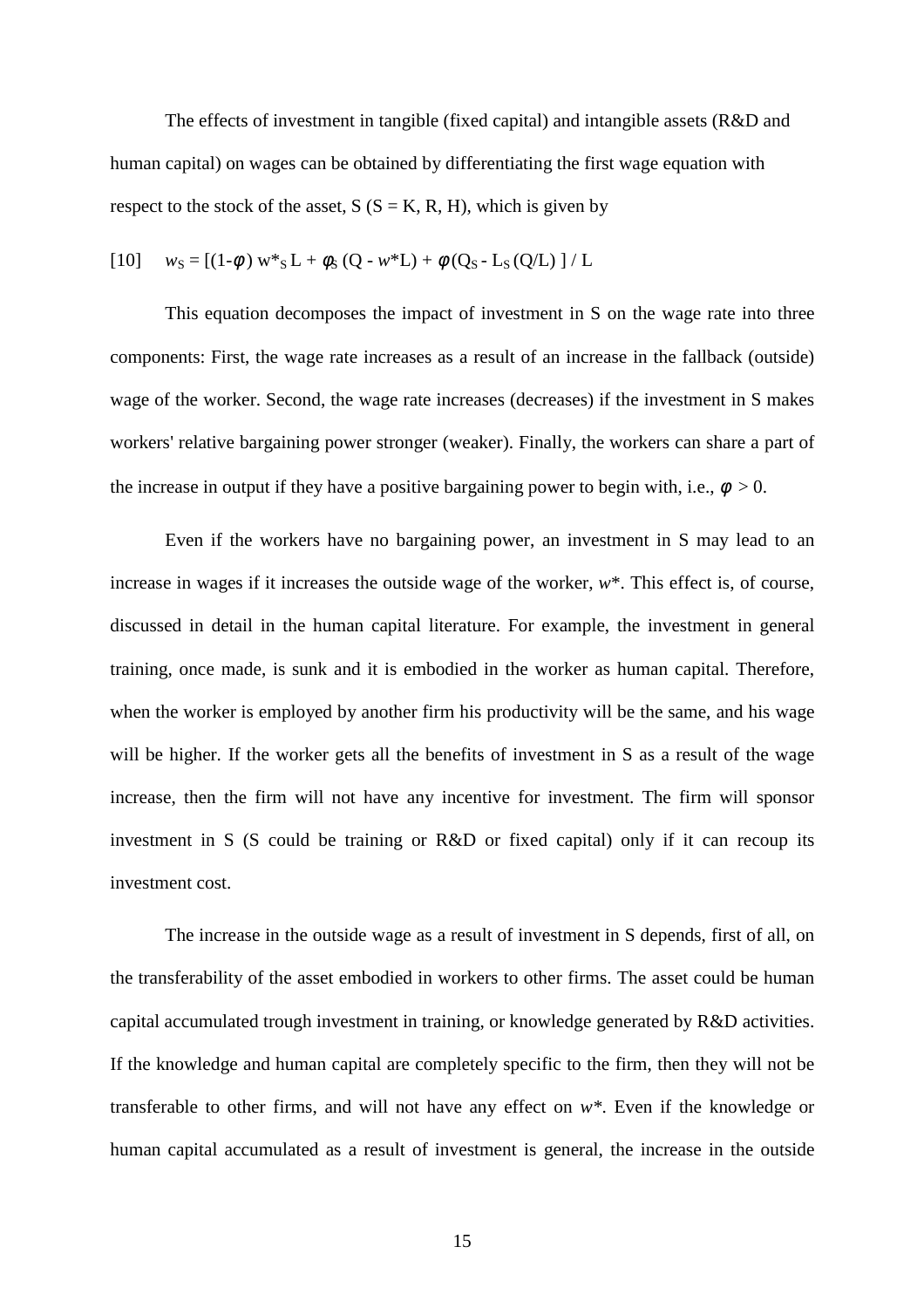wage could be less than the increase in output so that the firm may find it profitable to finance investment. For example, Acemoglu and Pischke (1999b) show that a range of frictions (search and informational asymmetries, efficiency wages, complementarities between general and specific skills, union wage setting and minimum wages) may make investment in general training profitable for firms.

To summarize, we expect that investment in training increases the outside wage because a part of training could be general, that leads to an increase in the wage rate in the investing firm. A similar effect can be expected for investment in R&D as well because the knowledge, especially tacit knowledge, is embodied in workers who can use it productively in other firms.<sup>9</sup> Workers share quasi rents generated by innovation. On the other hand, this effect will be weak, or even absent for investment in fixed assets because they are embodied in machinery and equipment in which the firm has strong, well-defined property rights.

The change in workers' bargaining power induced by investment in S is the second factor that affects the wage rate. For example, if the bargaining powers of skilled and unskilled workers are different, an investment in training may increase the power of workers, and may lead to an increase in wages, because workers will get a larger share of the profit of the firm even if there is no change in the outside wage. This may be relevant if training is firm-specific so that it may not have any impact on the outside wage. On the other hand, investment in certain assets, for example, in machinery and equipment, may reduce workers' bargaining power.

Finally, the wage rate is increased by investment if workers have bargaining power, because they claim a part of the increase in profits generated by new investment. The

 $\overline{a}$ 

<sup>&</sup>lt;sup>9</sup> This effect may lead to a positive correlation between profits and wages in innovative firms even if workers have no bargaining power. For example, van Reenen (1996) shows that quasi rents generated by innovations are shared by workers in the British manufacturing firms. Our analysis indicates that if innovative activities enhance knowledge embodied in workers (which is certainly the case), then workers will have higher wages.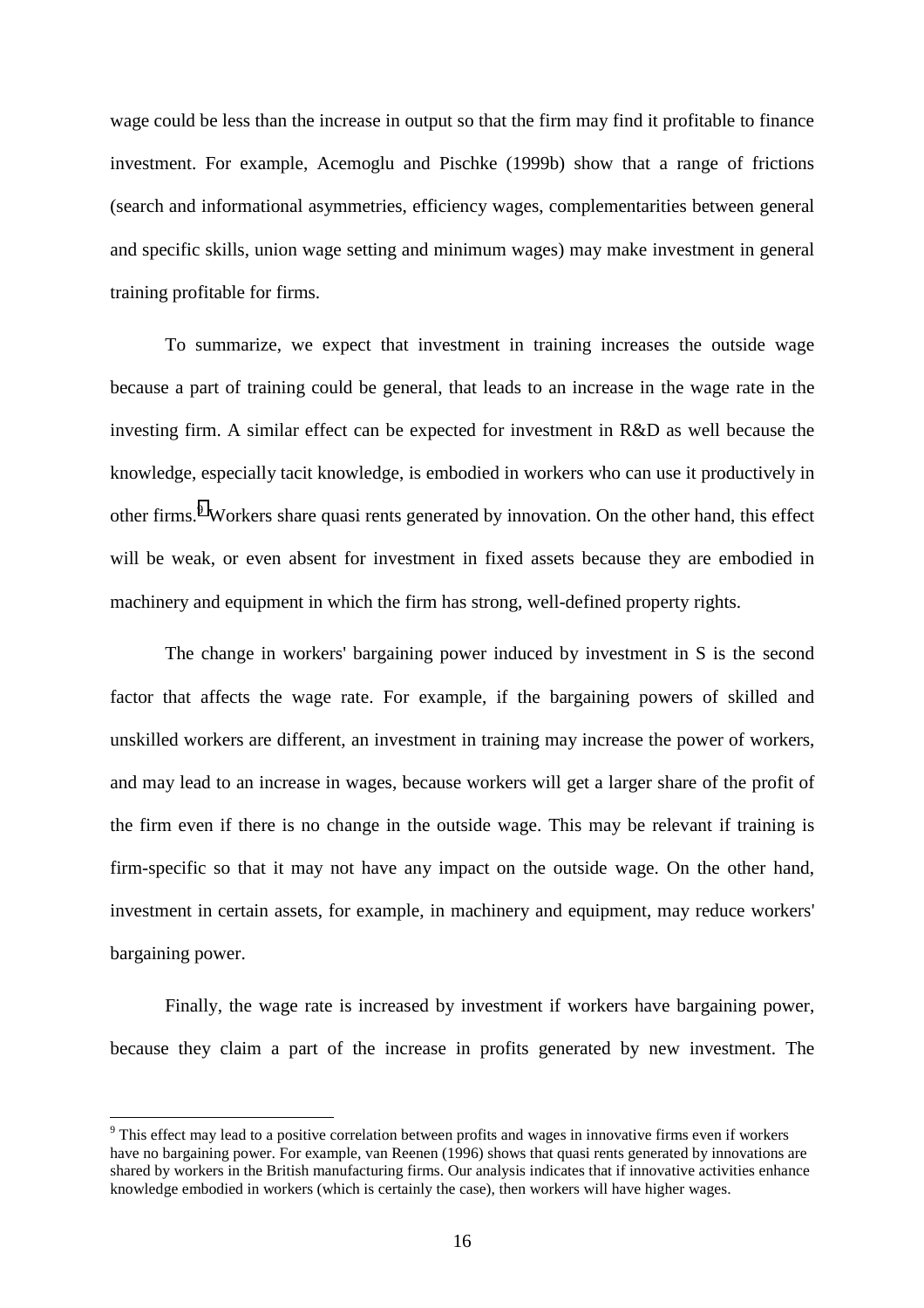magnitude of this effect, of course, depends on the increase in the number of employees who share profits.

Our analysis shows that the wage rate (*w*) depends on the bargaining power of workers (φ), the outside wage (*w\**), and the level of labor productivity (Q/L); see equation 9. Since the bargaining power and the outside wage may also depend on especially the intangible capital of the firm that is partly embodied in workers, the wage rate itself is determined by those variables that are used in the production function (Q). Therefore, the wage equation we will estimate is exactly the same as the productivity equation but the dependent variable is replaced by the (log) real wage per employee (for a similar specification, see Dearden, Reed and Van Reenen, 2000).

The estimated coefficients of the productivity and wage equations can be used to make inference about unobservable parameters, like the bargaining power. For example, if it is assumed that the labor supply is inelastic and tangible and intangible assets do not have any impact on bargaining power, than equation 10 becomes

[11] 
$$
w_S = [(1-\phi) w *_{S} L + \phi Q_S] / L
$$

This equation can be re-written as follows:

[12] 
$$
wL \varepsilon_{wS} = (1 - \phi) w^* L \varepsilon_{w^*S} + \phi Q \varepsilon_{QS}
$$

where  $\epsilon_{wS}$ ,  $\epsilon_{w*S}$  and  $\epsilon_{OS}$  are the S asset elasticities of the wage rate, the outside wage rate, and output, respectively.  $\varepsilon_{wS}$  is estimated from the wage equation, and  $\varepsilon_{OS}$  from the productivity equation. If the stock of intangible assets has no impact on the outside wage (this is a reasonable assumption given the fact that fixed assets are not embodied in workers), then bargaining power can be calculated from the estimated values of  $\epsilon_{wK}$  and  $\epsilon_{OK}$ :

[13] 
$$
\phi = (wL/Q)^*(\epsilon_{wK} / \epsilon_{QK})
$$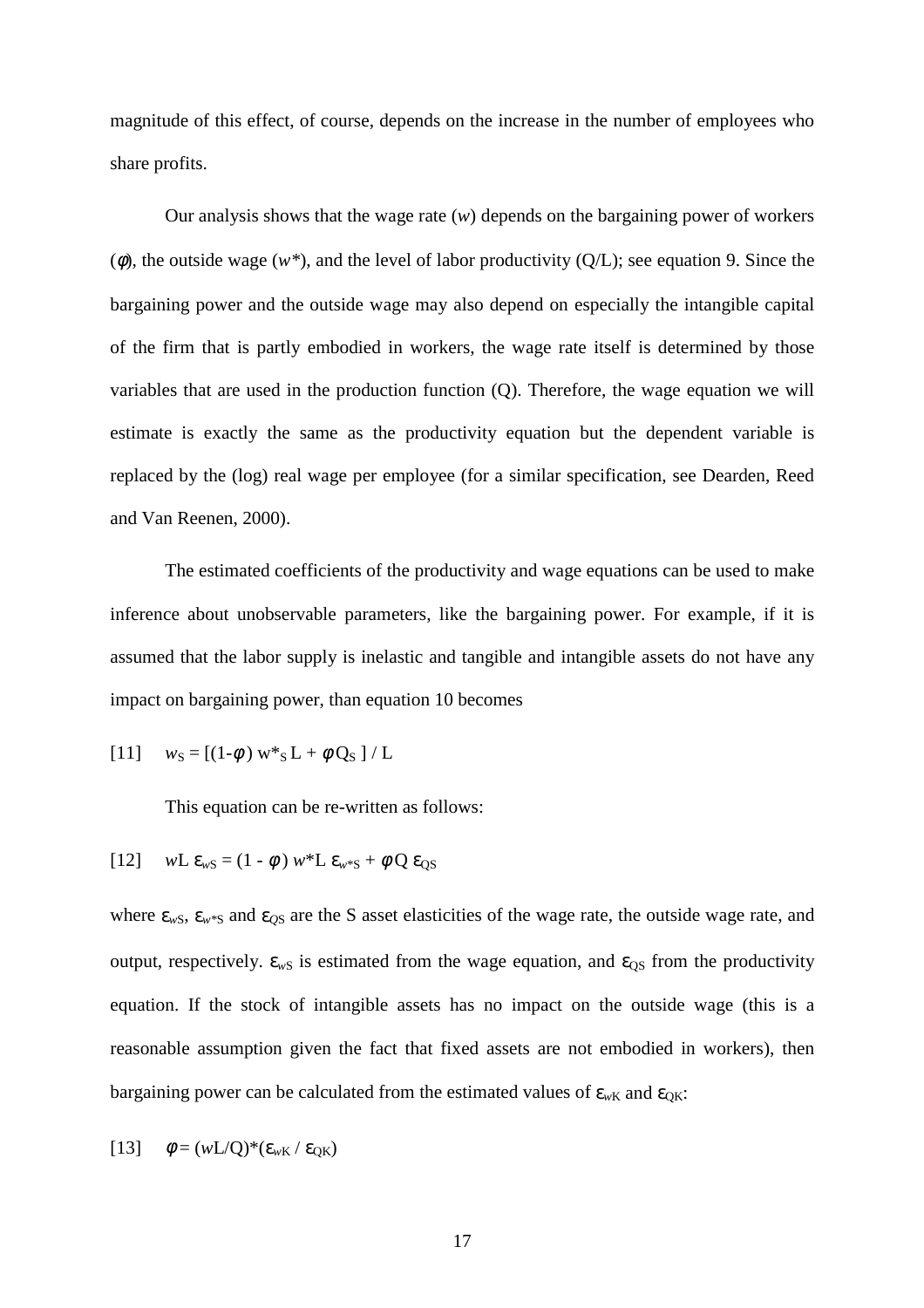Then, the impact of investment in R&D and training on outside wage (i.e.,  $\varepsilon_{w*R}$  and  $\varepsilon_{w^*\tau}$ ) can be calculated by substituting the value of bargaining power (equation 13) into equation 12.

# **5. Estimation Results**

The production function (productivity) and wage equations were estimated for France and Sweden. We present first the OLS results for comparison purposes (see the first columns in Tables 2-5). Interaction variables have usually significant coefficients in productivity and wage equations for both countries (see columns 2-4). The lagged dependent variables also have statistically significant coefficients that may imply a partial adjustment process (column 5). The values of elasticities calculated at geometric mean values of variables do not change considerably in the dynamic models (compare values at columns 4 with those in columns 5) with the exception of the R&D variable in the French productivity equation. Therefore, we prefer to interpret the results on the basis of estimated parameters of the augmented static models (columns 4).

The effects of training and R&D are both positive and significant. The training and R&D elasticities of value added per employee are .184 and .050 for France, and .064 and .023 for Sweden, respectively. The interactions of training with R&D and (fixed) capital have positive coefficients, and the interaction between R&D and capital has a negative coefficient in France. In the Swedish case, the interaction between training and capital has a negative coefficient, and all other interactions have positive coefficients. These results show that training and R&D are complementary assets, and there could be some substitutability between fixed assets and R&D/training.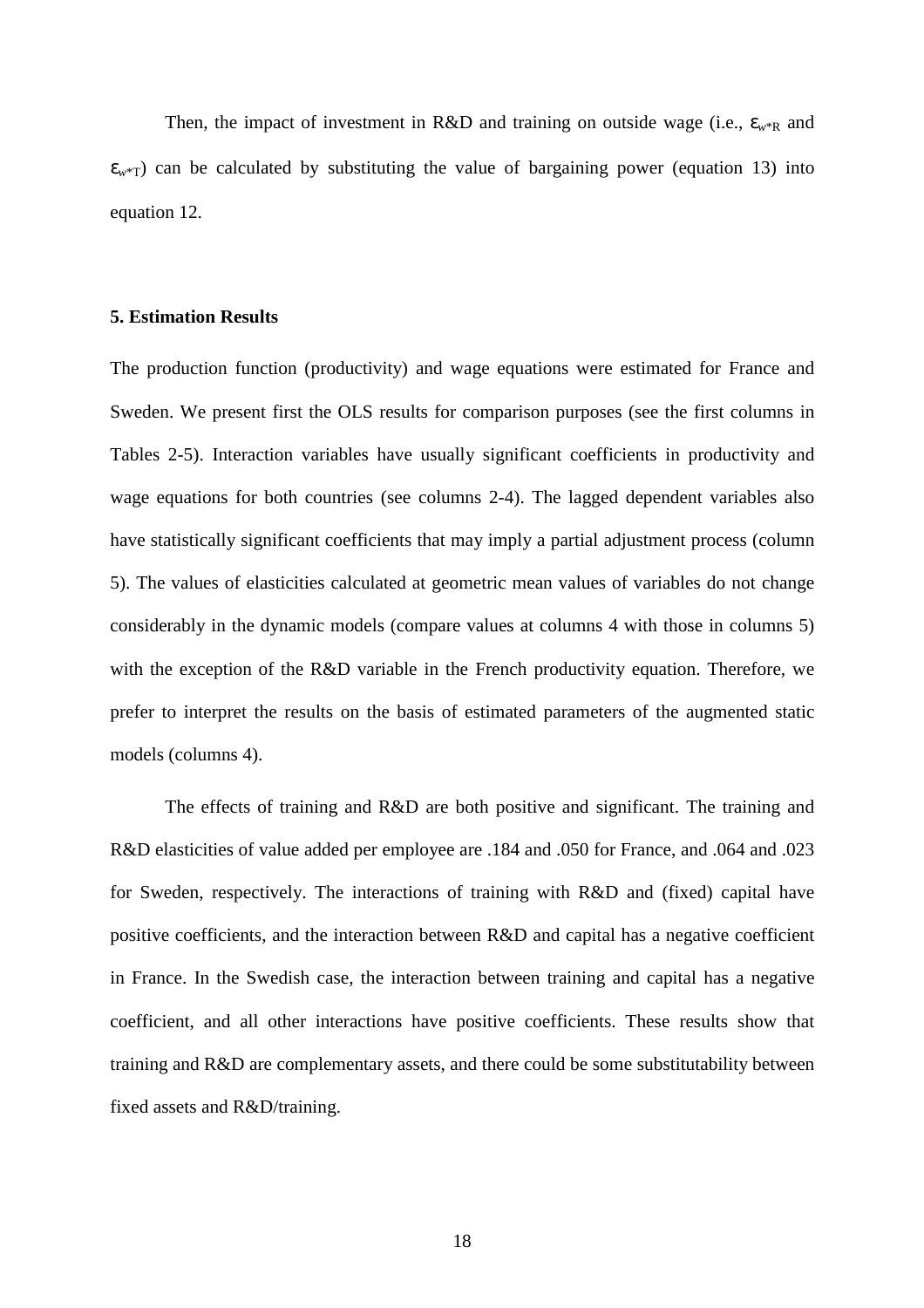Turning to the effects on wages, we observe that both tangible and intangible capital is positively correlated with wages. The positive elasticity of wages with respect to capital intensity (9.8% for France and 3.8% for Sweden) indicates that a part of productivity gains from capital investment is passed on to the workers in terms of higher wages either because of the bargaining power of workers, or because of an increase in the outside wage of workers.

Training and R&D have also positive and statistically significant impact on wages, showing that the accumulation of human capital and R&D, even if the firm finances it, has favourable effects for employees. The magnitude of the elasticity of wages with respect to training is 11% for France and % 4.9% for Sweden, quite smaller than the elasticity of labor productivity with respect to training. The R&D elasticity of wages is about 5.4% for France and 2.9% for Sweden. These values are slightly higher than the R&D elasticity of labor productivity. 1% increase in the R&D stock leads to almost the same percentage increase in value added and wages in these countries.

Since we observe strong positive effects of tangible and intangible assets on both labor productivity and wages, we need to compute the *net* effect of each asset on firm profitability (as measured by the difference between value added and the total wage bill). The net effect can be calculated by deducting the returns received by workers from total increase in value added (the elasticity of labor productivity with respect to a given asset *minus* the elasticity of wages with respect to the same asset multiplied by the share of the wage bill in value added, around 30% for France, and 40 % for Sweden).

The workers' share in returns to investment in fixed capital, R&D, and training in France and Sweden is depicted Figure 1. Most of the benefits of tangible and intangible capital accrue to the firm. More precisely, French workers obtain less than 10% of the returns to physical capital, 18% of the returns to training, and 32% of the returns to R&D. The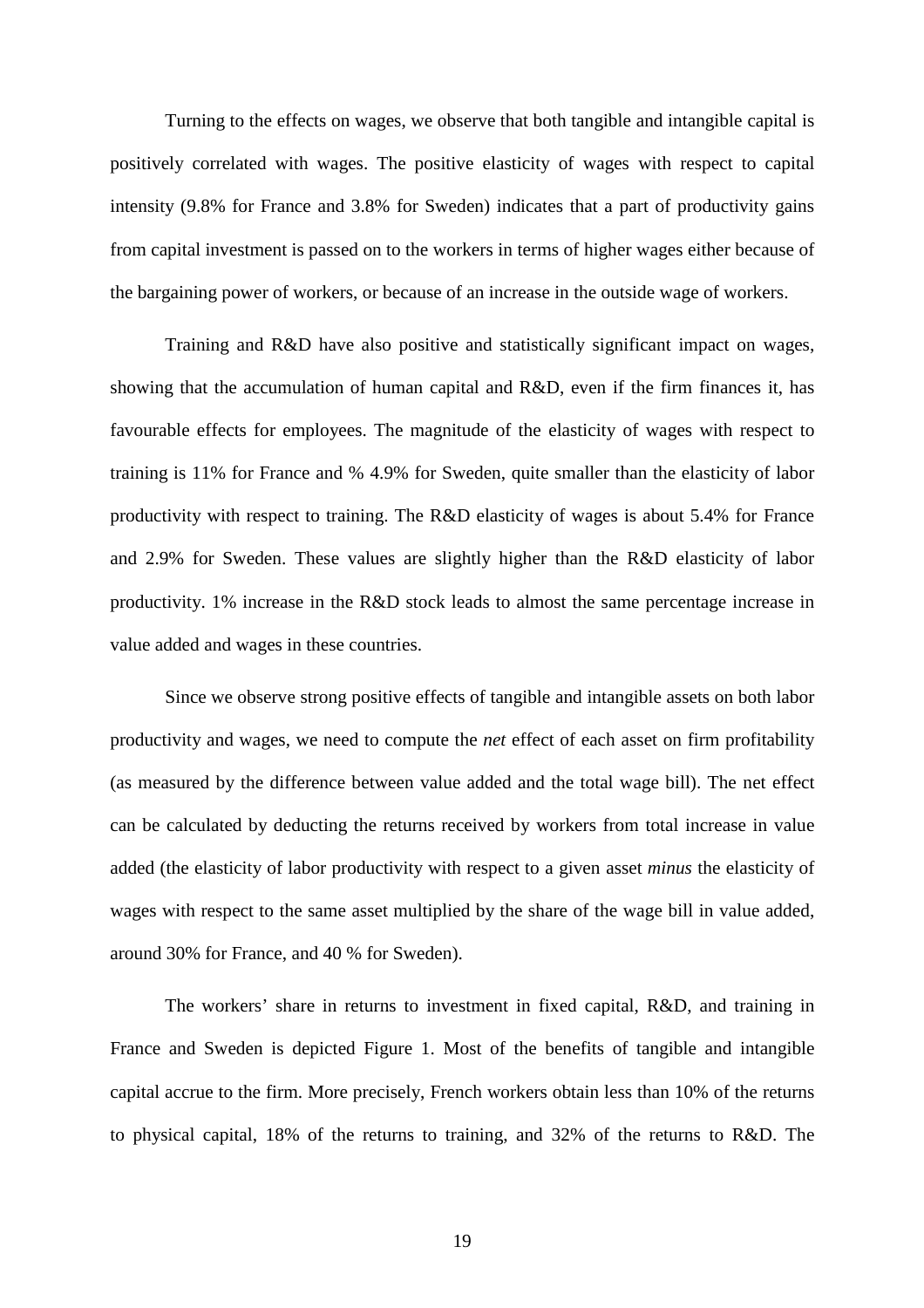Swedish workers get almost the same proportion of returns to physical capital (8%), but receive a larger part of returns to training and R&D (33% and 54%, respectively).

It is quite interesting to observe for both countries that workers' get a larger share of returns to R&D than returns to human capital that is almost completely embodied in workers. This finding cannot simply be explained by the rent sharing hypothesis because if workers have any bargaining power, they will get a part of profit irrespective of its sources. The relatively high share of workers in returns to R&D can stem from the non-rival characteristics of knowledge generated by R&D activities (Teece, 2000: 12-25). Knowledge is embodied in artifacts, rules, organizations, as well as workers. However, the knowledge embodied in workers is not exclusive as in the case of human capital; workers may share the same knowledge. Therefore, knowledge generated by R&D activities may have a stronger impact on outside wage than investment in training does.

The bargaining power of workers calculated from equation 13 is quite similar for France (0.091) and Sweden (0.082). These values are within the range of values that vary between 0.005 to 0.30 for various countries (for studies using different methods, see Abowd and Lemieux (1993), Blanchflower, Oswald, and Sanfey (1996), van Reenen (1996), Hildreth and Oswald (1997), Margolis and Salvanes (2001) and references therein).

# **6. Conclusions**

The literature contains only separate studies of the effects of assets, and especially training, on productivity and wages, and estimates of productivity are very rare. The two types of studies already gave some hints that workers may not capture all benefits of training even if human capital is completely embodied in workers, and that firms get a high return from their investment in human capital. The present paper is the first to offer, at the microeconomic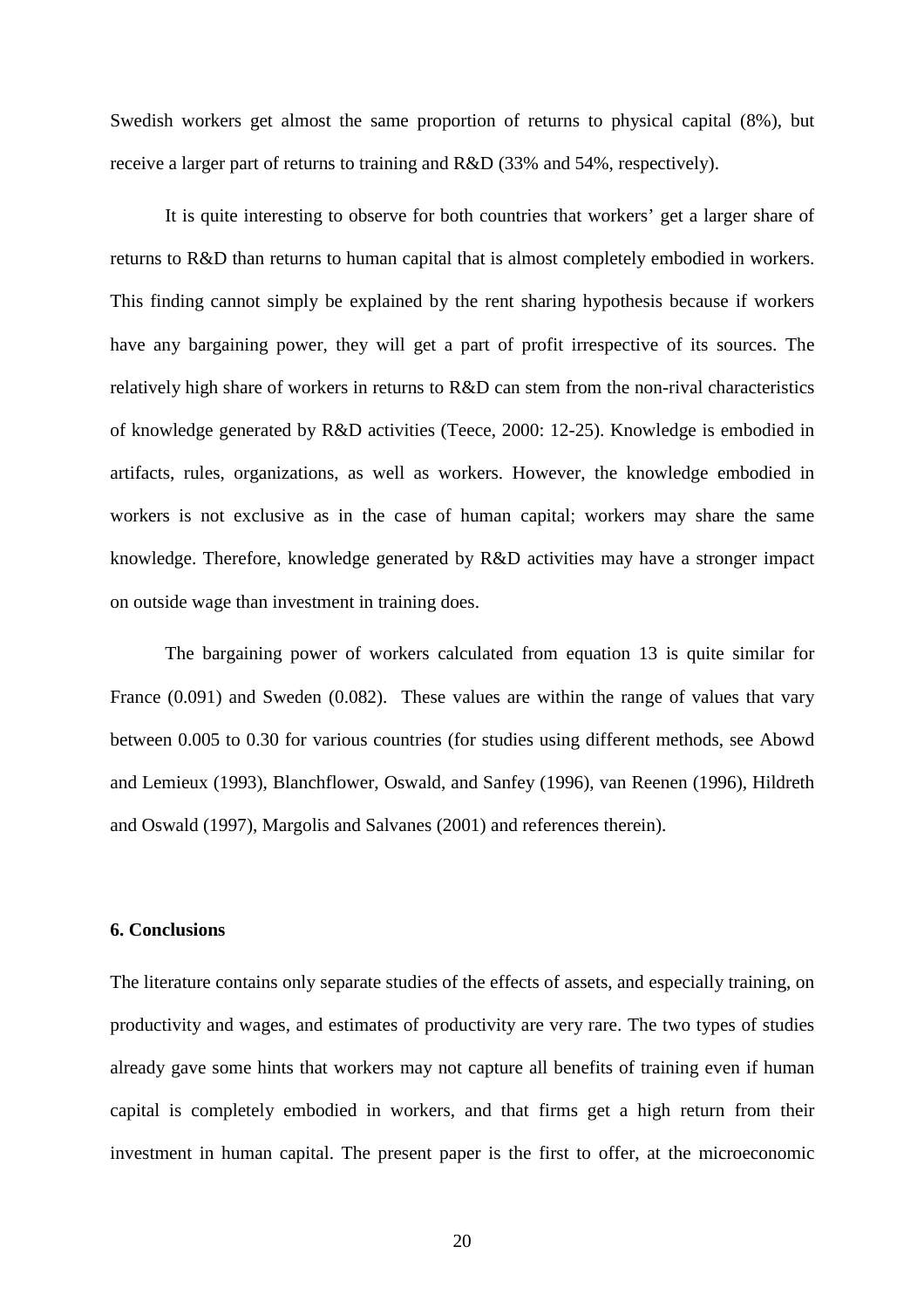level, a coherent investigation of the effects of intangible assets on wages and productivity, and allows us to present estimates of the way the benefits are shared between the firm and the employees. It confirms that the firm obtains the largest part of the profits in the investments it makes. The results are similar for France and for Sweden, which suggest that they are robust enough to be observed in different institutional environments.

The workers also benefit from investments in tangible and intangible assets. This raises interesting questions about the mechanisms that allow them to obtain some rents. Insider power, union power and incentive constraints may come into play to generate such a sharing of the returns, and suggest more complex stories than the standard human capital theory based on perfect competition.

### **References**

- Abowd, J.M. and Lemieux, T. (1993), "The effects of product market competition on collective bargaining agreements: The case of foreign competition in Canada", *Quarterly Journal of Economics*, 108: 983-1014.
- Acemoglu, D. and Pischke, J.-S. (1998), "Why do firms train? Theory and evidence", *Quarterly Journal of Economics,* 113: 79-119.
- Acemoglu D. and Pischke, J.-S. (1999a), "Beyond Becker: Training in imperfect labour markets", *Economic Journal,* 109: F112-F142.
- Acemoglu D. and Pischke, J.-S. (1999b), "The structure of wages and investment in general training", *Journal of Political Economy*, 107: 539-572.
- Aghion, P. and Howitt, P. (1998), *Endogenous Growth Theory*, Cambridge, MA.: MIT Press.
- Ahn, S.C. and Schmidt, P. (1995), "Efficient estimation of models for dynamic panel data", *Journal of Econometrics*, 68: 5-28.
- Albrecht, J.W *et al.* (1992), *MOSES Data Base*, Research Report 40, Stockholm: IUI.
- Arellano, M. and Bover, O. (1995), "Another look at the instrumental-variable estimation of error-components models", *Journal of Econometrics,* 68: 29-52.
- Ballot G. (1994), "Continuing education and Schumpeterian competition: Elements for a theoretical framework", in R. Asplund (ed.), *Human capital in an economic perspective*, Physica Verlag.
- Ballot, G. and Taymaz, E. (1999), *Firm sponsored training and performance: A comparison between French and Swedish firms*, Paris, ERMES Working Paper 99.07.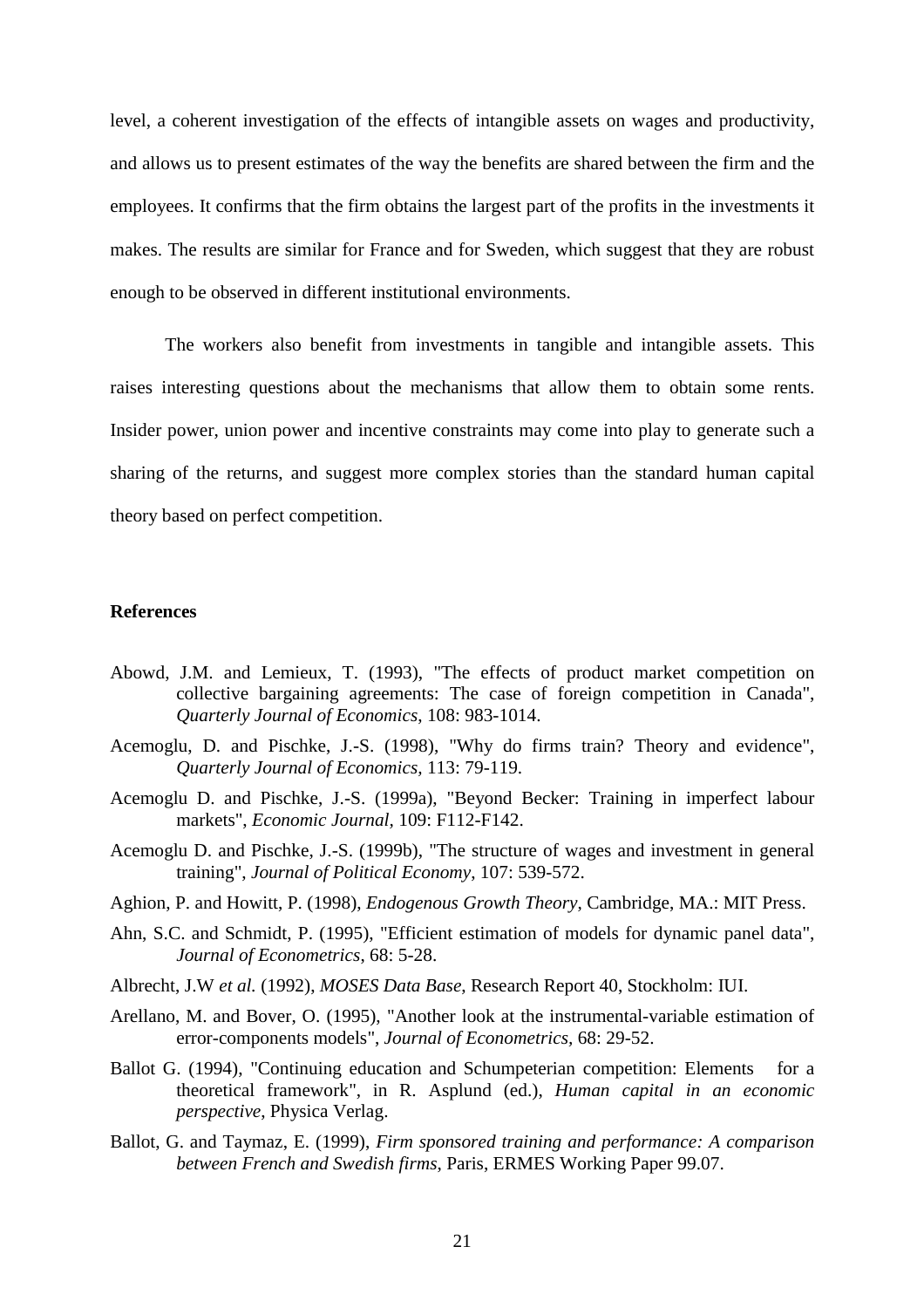- Ballot, G., Fakhfakh, F. and Taymaz, E. (1998), "Formation continue, recherche et Développement, et performance des entreprises", *Formation et Emploi,* 64, 43-55.
- Ballot G., Fakhfakh F. and Taymaz, E. (2001), "Firms' human capital, R&D and performance: A study on French and Swedish firms", *Labour Economics*, 8: 443-462.
- Barrett, A. and O'Connell, P.J. (2001), "Does training generally work? The returns to incompany training", *Industrial and Labor Relations Review*, 54:647-662.
- Barron, J.M., Black, D.A. and Loewenstein, M.A. (1989), "Job matching and on-the-job training", *Journal of Labor Economics*, 7: 1-19.
- Barron, J.M., Berger, M.C. and Black, D.A. (1997), *On-the-job training*, Kalamazoo: W.E. Upjohn Institute for Employment Research.
- Bartel, A.P. (1994), "Productivity gains from the implementation of employee training programs", *Industrial Relations*, 33: 411-425.
- Bartel, A.P. (1995), "Training, wage growth, and job performance: Evidence from a company database", *Journal of Labor Economics*, 13: 401-425.
- Becker, G. S. (1964), *Human capital: A theoretical and empirical analysis, with special reference to education*, New York: Columbia University Press and the NBER.
- Beret, P. and Dupray, A. (1998)*, Valorisation salariale de la formation continue en France et en Allemagne*, LEST WP 98/6.
- Bishop, J.H. (1991), *Employer training and skill shortages: A review of the state of knowledge*, Center for Advanced Human Resource Studies Working Paper 91-32, Cornell University.
- Bishop, J.H. (1996), *What we know about employer-provided training? A review of the literature*, Center for Advanced Human Resources Studies Working Paper 96-09, Cornell University.
- Black, S.E. and Lynch, L.M. (1996), "Human-capital investments and productivity", *American Economic Review, Papers and Proceedings*, 86: 263-267.
- Blakemore, A.E. and Hoffman, D.L. (1989), "Seniority rules and productivity: An empirical test", *Economica*, 56: 359-371.
- Blanchflower, D.G., Oswald, A.J. and Sanfey, P. (1996), "Wages, profits, and rent-sharing", *Quarterly Journal of Economics*, 111: 227-251.
- Blundell, R. and Bond, S. (1998), "Initial conditions and moment restrictions in dynamic panel data models", *Journal of Econometrics*, 87: 115-145.
- Blundell, R. and Bond, S. (1999)*, GMM estimation with persistent panel data : an application to production function*, Working paper W99/4, The Institute for Fiscal Studies.
- Blundell, R., Dearden, L., Meghir, C. and Sianesi, B. (1999), "Human capital investment: The returns from education and training to the individual, the firm and the economy", *Fiscal Studies*, 20: 1-23.
- Braunerhjelm, P. and Eliasson, G. (1998), "Intangible, human embodied capital and firm performance", in G. Eliasson, C. Green, and C. R. McCann (eds.), *Microfoundation of economic growth: A Schumpeterian perspective*, Ann Arbor: University of Michigan Press.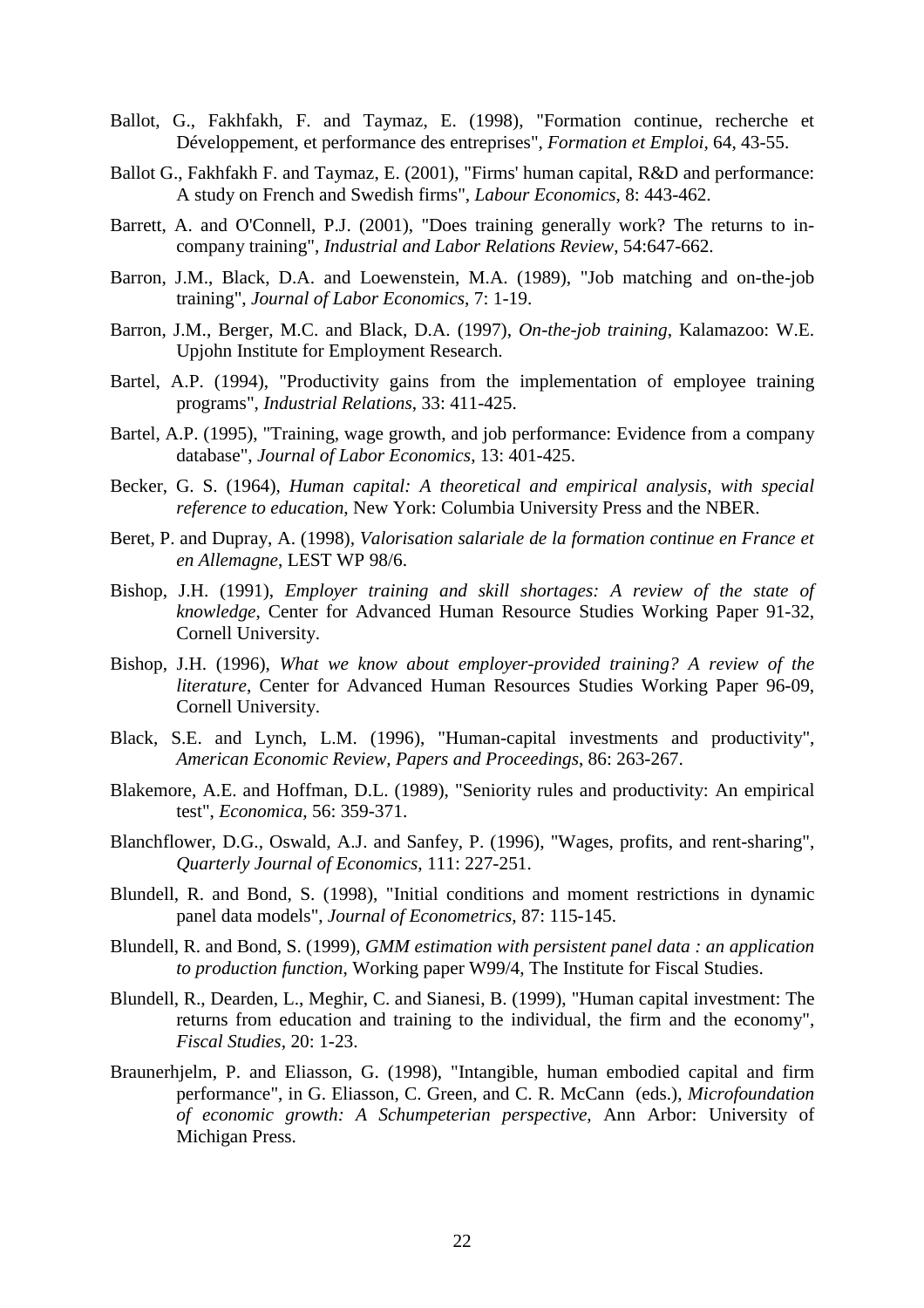- Boon, M. and van der Eijken, B. (1997)*, Employee training and productivity in Dutch manufacturing firms*, paper presented at the Panel Data Econometrics Conference, Paris, June 18-19.
- Booth, A. L. and Snower, D. (eds.) (1996), *Acquiring Skills: Market Failures, their Symptoms, and Policy Responses,* Cambridge: Cambridge University Press.
- Carriou, Y. and Jeger, F. (1997), "La Formation Continue Dans les Entreprises et son Retour sur Investissement", *Economie et Statistique*, 303: 45-58.
- Dearden, L., Reed H., and Van Reenen, J. (2000), *Who gains when workers train? Training and productivity in a panel of British industries*, The Institute for Fiscal studies Working Paper 00/04.
- Delame, E. and Kramarz, F. (1997), "Entreprises et Formation Continue", *Economie et Statistique*, 127: 63-82.
- Fougère, D., Goux, D. and Maurin, E. (1998), *Formation continue et carrières salariales*, CREST-INSEE Working Paper 9843.
- Fella, G. (2000), *Investment in general training with consensual layoffs*, Working Paper, Queen Mary College, University of London [http://www.qmw.ac.uk/~ugte176].
- Gauron, A. (2000), *Rapport sur la formation professionnelle continue*, Conseil d'Analyse Economique.
- Goux, D. and Maurin, E. (1997), "Les entreprises, les salariés et la formation continue", *Economie et Statistique,* 306, no 6: 13-26.
- Goux, D. and Maurin, E. (2000), "Returns to firms provided training: Evidence from French workers-firm matched data", *Labour Economics*, 7: 1-19.
- Griliches, Z. and Mairesse, J. (1997), "Production functions: The search for identification", in S. Strom (ed.), *Essays in Honour of Ragnar Frisch*, Econometric Society Monograph D series, Cambridge: Cambridge University Press.
- Groot, W. (1999), "Productivity effects of enterprise-related training", *Applied Economics Letters*, 6: 369-371.
- Hellerstein, J.K. and Neumark, D. (1998), "Wage discrimination, segregation, and sex differences in wages and productivity within and between plants", *Industrial Relations*, 37: 232-260.
- Hellerstein, J.K., Neumark, D. and Troske, K.R. (1999), "Wages, productivity, and worker characteristics: Evidence from plant-level production functions and wage equations", *Journal of Labor Economics*, 17: 409-446.
- Hildreth, A.K.G. and Oswald, A.J. (1997), "Rent-sharing and wages: Evidence from company and establishment panels", *Journal of Labor Economics*, 15: 318-337.
- Holmlund, B. (1984), *Labor Mobility, Studies of Labor Turnover and Migration in the Swedish Labor Market,* Stockholm: IUI.
- Holzer, H.J. (1990), "The determinants of employee productivity and earnings", *Industrial Relations*, 29: 403-422.
- Holzer, H.J., Block, R.N., Cheatham, M. and Knott, J.H. (1993), "Are training subsidies for firms effective? The Michigan experience", *Industrial and Labor Relations Review*, 46: 625-636.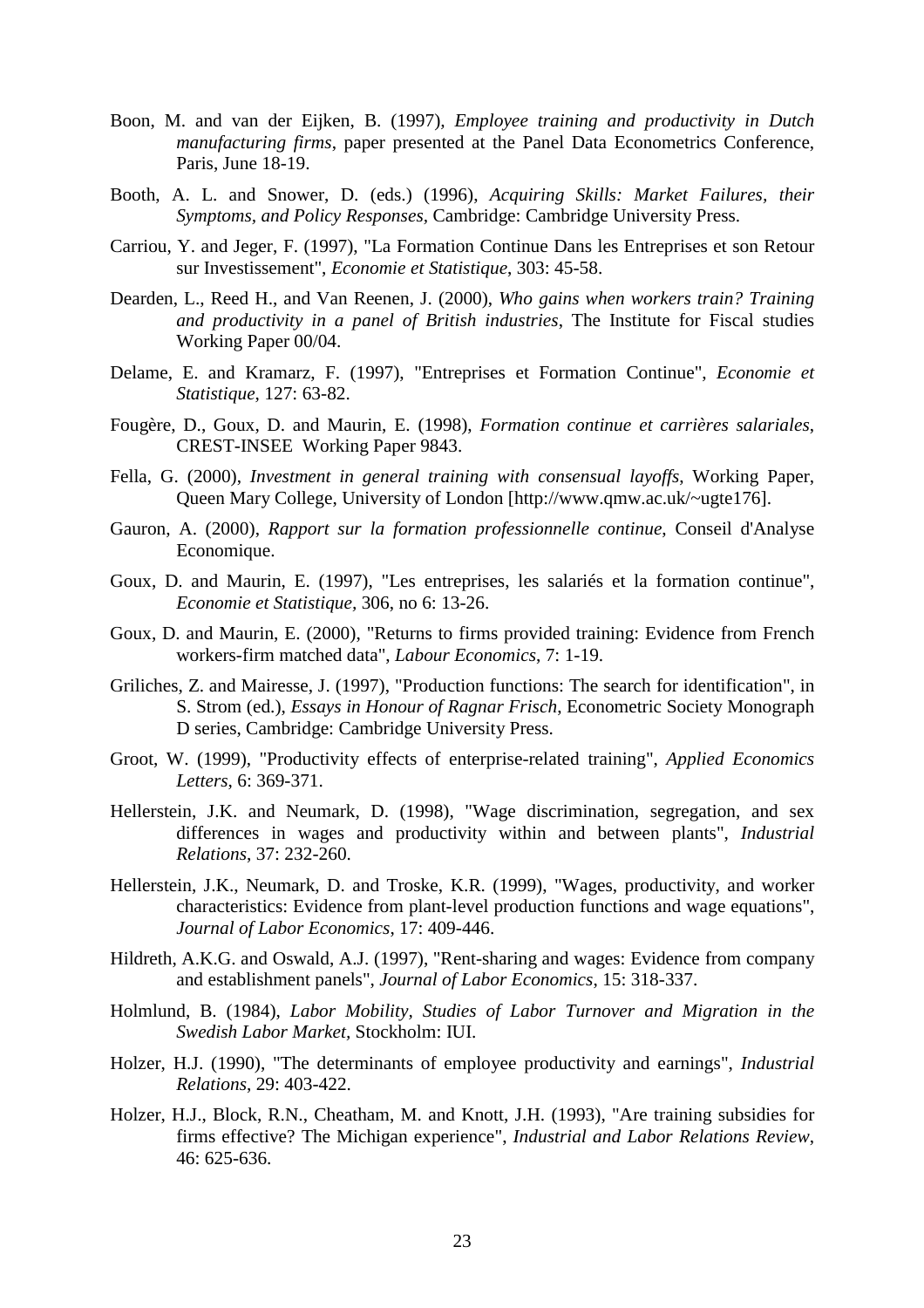- Kazamaki-Ottersten, E., Lindh, T. and Mellander, E. (1999), "Evaluating firm training, effects on performance and labour demand", *Applied Economic Letters*, 6: 431-437.
- Loewenstein, M. A. and Spletzer, J.R. (1999), "General and specific training: Evidence and application", *Journal of Human Resources*, 24: 710-733.
- Lynch, L.M. (ed.) (1994), *Training and the Private Sector*, NBER Comparative Labor Market Series, Chicago and London: University of Chicago Press.
- Margolis, D.N. and Salvanes, K.G. (2001), *Do firms really share their rents with their workers?* Norwegian School of Economics and Business Administration Working Paper No. 11/2001, Oslo.
- McDonald, I.M. and Solow, R. (1981), "Wage bargaining and employment", *American Economic Review*, 71: 896-908.
- Regner, H. (1994), *The impact of on the job training on the tenure-wage profile and job mobility - does the distinction between general and firm specific human capital really matter?* Mimeo, The Swedish Institute for Social Research, Stockholm.
- Teece, D.I. (2000), *Managing Intellectual Capital: Organizational, Strategic, and Policy Dimensions*, Oxford: Oxford University Press.
- Van Reenen, J. (1996), "The creation and capture of rents: Wages and innovation in a panel of U.K. companies", *Quarterly Journal of Economics*, 111: 195-226.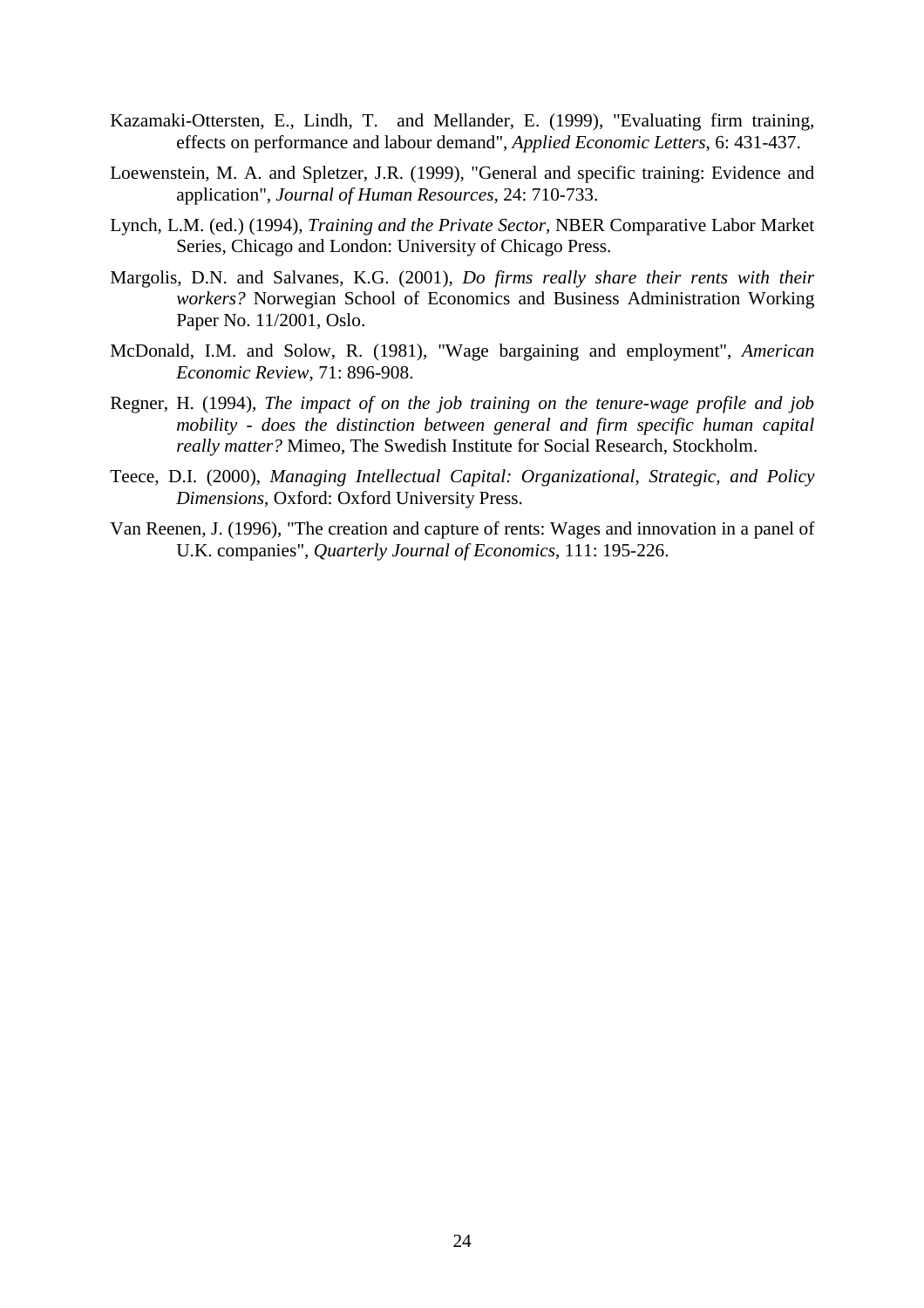| Table 1. Descriptive statistics |  |  |
|---------------------------------|--|--|
|---------------------------------|--|--|

| Label            | Variable definition                 | Unit       | Mean   | Min    | Max     |
|------------------|-------------------------------------|------------|--------|--------|---------|
| France $(n=873)$ |                                     |            |        |        |         |
| <b>LPROD</b>     | Productivity, VA per employee       | 1000 FF    | 307.60 | 50.47  | 3903.00 |
| <b>CAPITAL</b>   | Fixed capital stock per employee    | 1000 FF    | 195.83 | 5.04   | 5580.00 |
| <b>TRAIN</b>     | Training stock per employee         | 1000 FF    | 12.58  | 0.32   | 47.32   |
| R&D              | Proportion of researchers           | (%)        | 0.037  | 0.0001 | 0.33    |
| EMP              | Number of employees                 |            | 5218   | 301    | 77448   |
| <b>WAGE</b>      | Annual Average Wage                 | 1000 FF    | 91.18  | 48.94  | 183.06  |
| Sweden (n=1182)  |                                     |            |        |        |         |
| <b>LPROD</b>     | Productivity, VA per employee       | 1000 SEK   | 460.68 | 43.33  | 2710.64 |
| <b>CAPITAL</b>   | Fixed capital stock per employee    | 1000 SEK   | 370.57 | 22.74  | 5694.28 |
| <b>TRAIN</b>     | Training stock per employee         | 1000 SEK   | 7.41   | 0.17   | 69.67   |
| R&D              | R&D stock per employee              | 1000 SEK   | 36.45  | 0.13   | 1184.63 |
| EMP              | Number of employees                 |            | 647    | 20     | 21828   |
| <b>HOURS</b>     | Number of hours worked per employee | 1000 hours | 1.56   | 0.16   | 2.57    |
| <b>WAGE</b>      | Annual Average Wage                 | 1000 SEK   | 199.00 | 45.00  | 406.00  |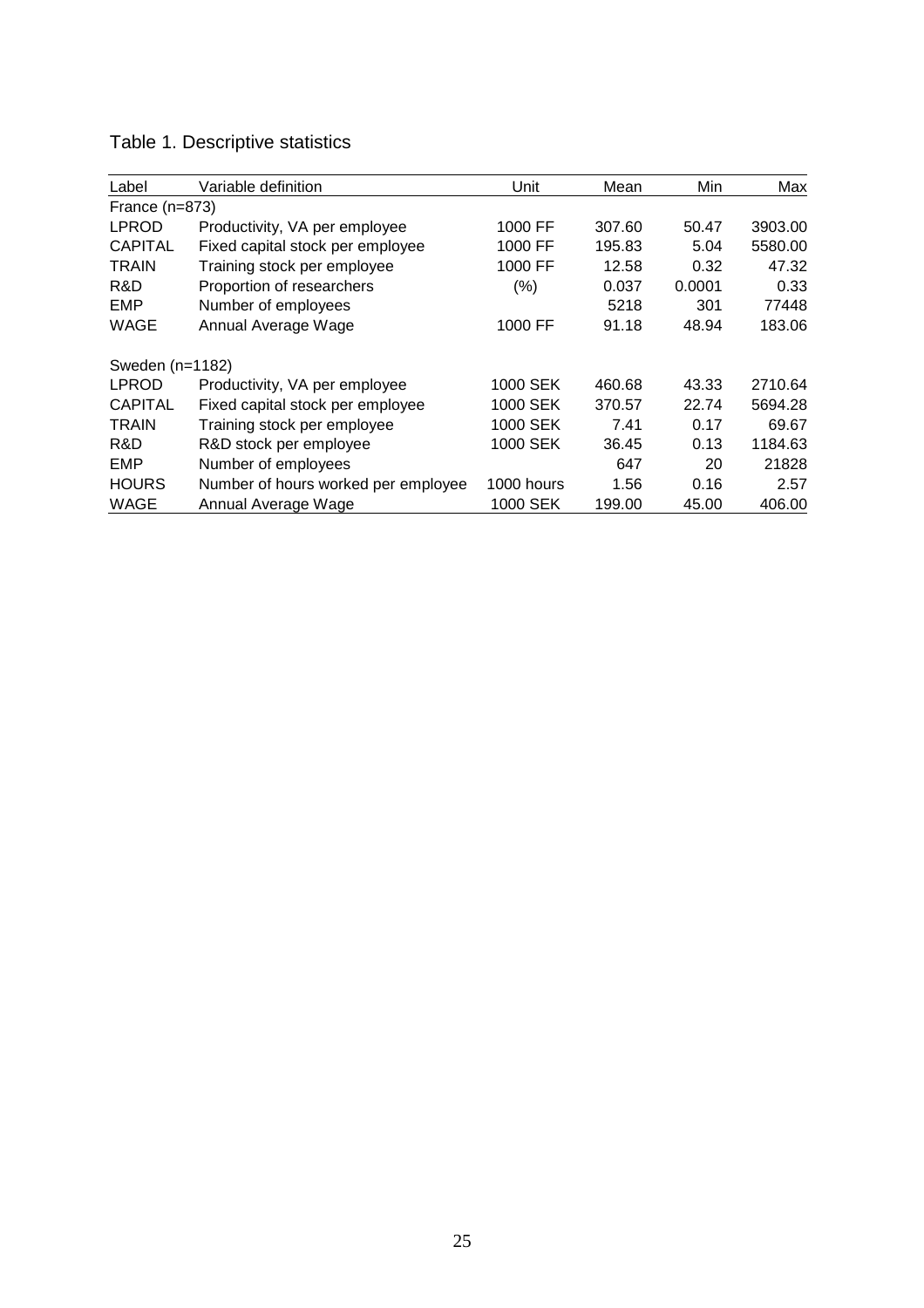|                             | <b>OLS</b> |               | <b>GMM-SYS</b> |           | <b>GMM-SYS</b> |           | <b>GMM-SYS</b> |           | <b>GMM-SYS</b> |           |
|-----------------------------|------------|---------------|----------------|-----------|----------------|-----------|----------------|-----------|----------------|-----------|
|                             |            | Coeff t-value | Coeff          | t-value   | Coeff          | t-value   | Coeff          | t-value   | Coeff          | t-value   |
| <b>CAPITAL</b>              | 0.173      | 1.52          | 0.387          | 45.10**   | 0.376          | 74.60**   | $-0.371$       | $14.10**$ | 0.007          | 27.00**   |
| <b>TRAIN</b>                | 0.025      | 0.15          | 0.087          | $6.17**$  | 0.342          | $11.90**$ | $-0.503$       | $12.50**$ | 0.080          | $1.94**$  |
| R&D                         | $-0.134$   | 1.58          | 0.078          | $13.40**$ | $-0.061$       | $4.64**$  | $-0.110$       | $5.71**$  | $-0.063$       | $2.79**$  |
| TRAIN*R&D                   | 0.066      | $2.35***$     |                |           | 0.059          | $9.16**$  | 0.112          | 19.10**   | 0.025          | $4.31**$  |
| <b>TRAIN*CAPITAL</b>        | 0.080      | $2.79**$      |                |           |                |           | 0.254          | 36.60**   | 0.012          | 1.57      |
| R&D*CAPITAL                 | 0.024      | 1.61          |                |           |                |           | $-0.023$       | $5.45**$  | 0.000          | 0.02      |
| $LPROD(-1)$                 |            |               |                |           |                |           |                |           | 0.877          | 75.55**   |
| <b>EMP</b>                  | $-0.006$   | 0.32          | $-0.011$       | 1.42      | $-0.022$       | $4.73**$  | $-0.025$       | $6.32**$  | 0.001          | $0.21***$ |
| Elasticities at mean values |            |               |                |           |                |           |                |           |                |           |
| <b>CAPITAL</b>              | 0.263      |               | 0.387          |           | 0.376          |           | 0.319          |           | 0.289          |           |
| <b>TRAIN</b>                | 0.116      |               | 0.087          |           | 0.101          |           | 0.184          |           | 0.260          |           |
| R&D                         | 0.129      |               | 0.078          |           | 0.078          |           | 0.050          |           | $-0.039$       |           |
| n obs                       | 538        |               | 533            |           | 533            |           | 533            |           | 439            |           |
| n firms                     | 104        |               | 102            |           | 102            |           | 102            |           | 97             |           |
| Wald (joint)                |            |               | 2845**         |           | 9919**         |           | 7889**         |           | 6271**         |           |
| d.f.                        |            |               | 4              |           | 5              |           |                |           | 8              |           |
| Sargan                      |            |               | 86             |           | 195            |           | 93             |           | 76             |           |
| d.f.                        |            |               | 80             |           | 100            |           | 140            |           | 149            |           |
| AR(1)                       |            |               | $-0.510$       |           | $-0.380$       |           | $-0.190$       |           | $-3.090**$     |           |
| AR(2)                       |            |               | $-1.170$       |           | $-1.140$       |           | $-0.310$       |           | $-1.490$       |           |

Table 2a. Determinants of labor productivity in France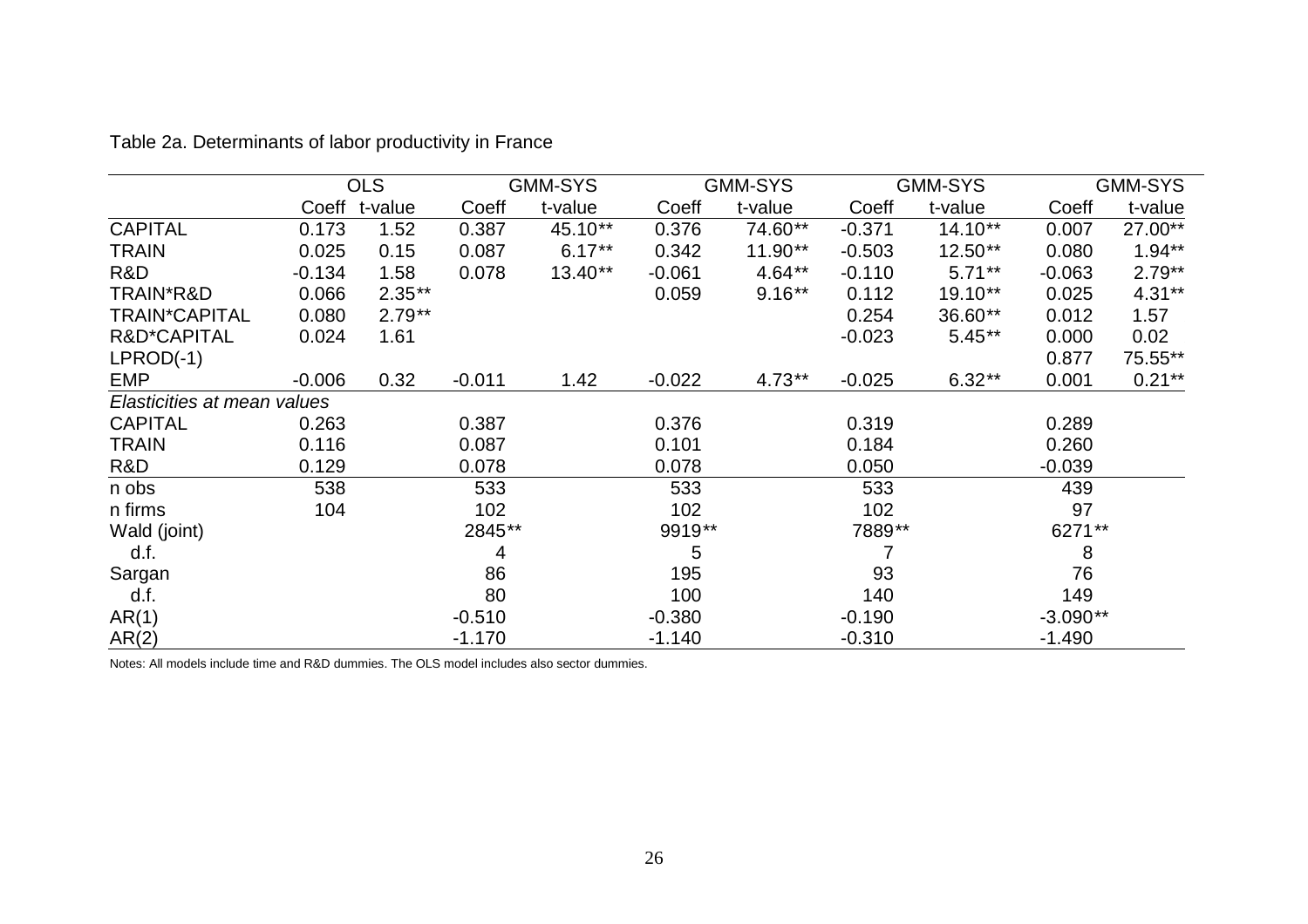Table 2b. Determinants of wages in France

|                             | <b>OLS</b> |          |           | <b>GMM-SYS</b> |           | <b>GMM-SYS</b> |            | <b>GMM-SYS</b> | <b>GMM-SYS</b> |           |
|-----------------------------|------------|----------|-----------|----------------|-----------|----------------|------------|----------------|----------------|-----------|
|                             | Coeff      | t-value  | Coeff     | t-value        | Coeff     | t-value        | Coeff      | t-value        | Coeff          | t-value   |
| <b>CAPITAL</b>              | 0.146      | $3.33**$ | 0.077     | $21.00**$      | 0.073     | 33.10**        | 0.366      | 15.90**        | 0.036          | $4.26**$  |
| TRAIN                       | 0.248      | $3.82**$ | 0.125     | 55.80**        | 0.338     | 67.50**        | 0.662      | 26.50**        | 0.131          | $11.00**$ |
| R&D                         | 0.031      | 0.96     | 0.079     | 42.20**        | $-0.054$  | 20.60**        | $-0.193$   | 23.80**        | $-0.021$       | $3.30**$  |
| TRAIN*R&D                   | 0.005      | 0.47     |           |                | 0.049     | 39.00**        | 0,057      | 17.00**        | 0.014          | $10.10**$ |
| <b>TRAIN*CAPITAL</b>        | $-0.023$   | $2.01**$ |           |                |           |                | $-0,071$   | $11.40**$      | $-0.008$       | $3.75**$  |
| R&D*CAPITAL                 | 0.008      | 1.37     |           |                |           |                | 0.025      | 17.10**        | 0.001          | 0.62      |
| $WAGE(-1)$                  |            |          |           |                |           |                |            |                | 0.755          | 41.80**   |
| <b>EMP</b>                  | 0.017      | $2.57**$ | 0.006     | 1.28           | 0.010     | $3.50**$       | 0.012      | $2.60**$       | 0.006          | $3.34**$  |
| Elasticities at mean values |            |          |           |                |           |                |            |                |                |           |
| <b>CAPITAL</b>              | 0.059      |          | 0.077     |                | 0.073     |                | 0.098      |                | 0.064          |           |
| <b>TRAIN</b>                | 0.124      |          | 0.125     |                | 0.137     |                | 0.110      |                | 0.154          |           |
| R&D                         | 0.079      |          | 0.079     |                | 0.062     |                | 0.054      |                | 0.056          |           |
| n obs                       | 538        |          | 533       |                | 533       |                | 533        |                | 441            |           |
| n firms                     | 104        |          | 102       |                | 102       |                | 102        |                | 95             |           |
| Wald (joint)                |            |          | 5390**    |                | 9430**    |                | 14610**    |                | 32350**        |           |
| d.f.                        |            |          | 4         |                | 5         |                |            |                | 8              |           |
| Sargan                      |            |          | 80        |                | 86        |                | 88         |                | 72             |           |
| d.f.                        |            |          | 80        |                | 100       |                | 140        |                | 149            |           |
| AR(1)                       |            |          | $-1.710*$ |                | $-1.740*$ |                | $-1.990**$ |                | $-2.560*$      |           |
| AR(2)                       |            |          | $-0.285$  |                | $-0.320$  |                | $-0.430$   |                | $-1.230$       |           |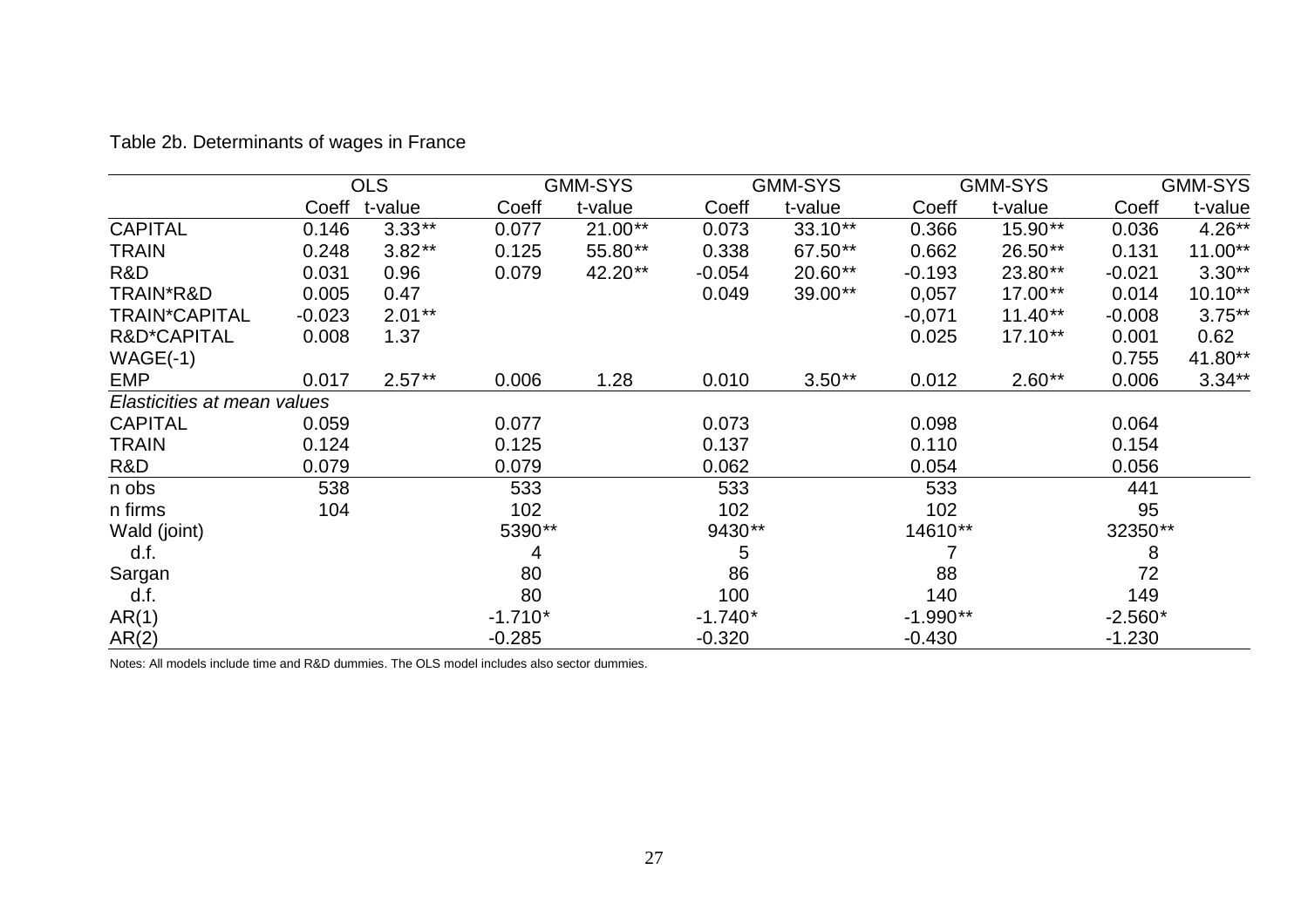| Table 3a. Determinants of labor productivity in Sweden |  |
|--------------------------------------------------------|--|
|--------------------------------------------------------|--|

|                             | <b>OLS</b>    |          |            | <b>GMM-SYS</b> |            | <b>GMM-SYS</b> |            | <b>GMM-SYS</b> |            | <b>GMM-SYS</b> |  |
|-----------------------------|---------------|----------|------------|----------------|------------|----------------|------------|----------------|------------|----------------|--|
|                             | Coeff t-value |          | Coeff      | t-value        | Coeff      | t-value        | Coeff      | t-value        | Coeff      | t-value        |  |
| <b>CAPITAL</b>              | 0.165         | $1.98**$ | 0.200      | 12.90**        | 0.188      | $11.90**$      | 0.207      | $4.17***$      | 0.173      | $5.23**$       |  |
| <b>TRAIN</b>                | 0.067         | 1.60     | 0.099      | $6.32**$       | 0.172      | $5.33**$       | 0.066      | $2.25***$      | 0.055      | $3.57**$       |  |
| R&D                         | 0.104         | $2.40**$ | 0.064      | $3.50**$       | 0.150      | $3.40**$       | 0.090      | $3.43**$       | 0.106      | $7.72**$       |  |
| TRAIN*R&D                   | 0.005         | 0.55     |            |                | 0.030      | $3.88**$       | 0.007      | 1.22           | 0.009      | $3.22**$       |  |
| <b>TRAIN*CAPITAL</b>        | $-0.023$      | 1.44     |            |                |            |                | $-0.021$   | $2.12***$      | $-0.009$   | 1.59           |  |
| R&D*CAPITAL                 | 0.021         | $1.93*$  |            |                |            |                | 0.033      | $6.36**$       | 0.031      | $8.83**$       |  |
| $LPROD(-1)$                 |               |          |            |                |            |                |            |                | 0.407      | 41.90**        |  |
| <b>EMP</b>                  | 0.003         | 0.27     | $-0.046$   | $2.63**$       | $-0.001$   | 0.06           | 0.016      | 1.26           | 0.013      | $2.56**$       |  |
| <b>HOURS</b>                | 0.158         | $2.18**$ | 0.076      | 0.62           | 0.158      | $1.85*$        | 0.104      | $2.50**$       | $-0.098$   | $5.73**$       |  |
| Elasticities at mean values |               |          |            |                |            |                |            |                |            |                |  |
| <b>CAPITAL</b>              | 0.165         |          | 0.200      |                | 0.188      |                | 0.201      |                | 0.193      |                |  |
| <b>TRAIN</b>                | 0.067         |          | 0.099      |                | 0.073      |                | 0.064      |                | 0.058      |                |  |
| R&D                         | 0.104         |          | 0.064      |                | 0.003      |                | 0.023      |                | 0.052      |                |  |
| n obs                       | 1178          |          | 1155       |                | 1155       |                | 1155       |                | 865        |                |  |
| n firms                     | 272           |          | 249        |                | 249        |                | 249        |                | 209        |                |  |
| Wald (joint)                |               |          | 262**      |                | $311**$    |                | 797**      |                | 6187**     |                |  |
| d.f.                        |               |          | 6          |                | 7          |                | 9          |                | 10         |                |  |
| Sargan                      |               |          | 97         |                | 111        |                | 158        |                | 166        |                |  |
| d.f.                        |               |          | 83         |                | 103        |                | 143        |                | 164        |                |  |
| AR(1)                       |               |          | $-3.481**$ |                | $-3.498**$ |                | $-3.507**$ |                | $-4.249**$ |                |  |
| AR(2)                       |               |          | $-0.814$   |                | $-1.115$   |                | $-1.249$   |                | 0.820      |                |  |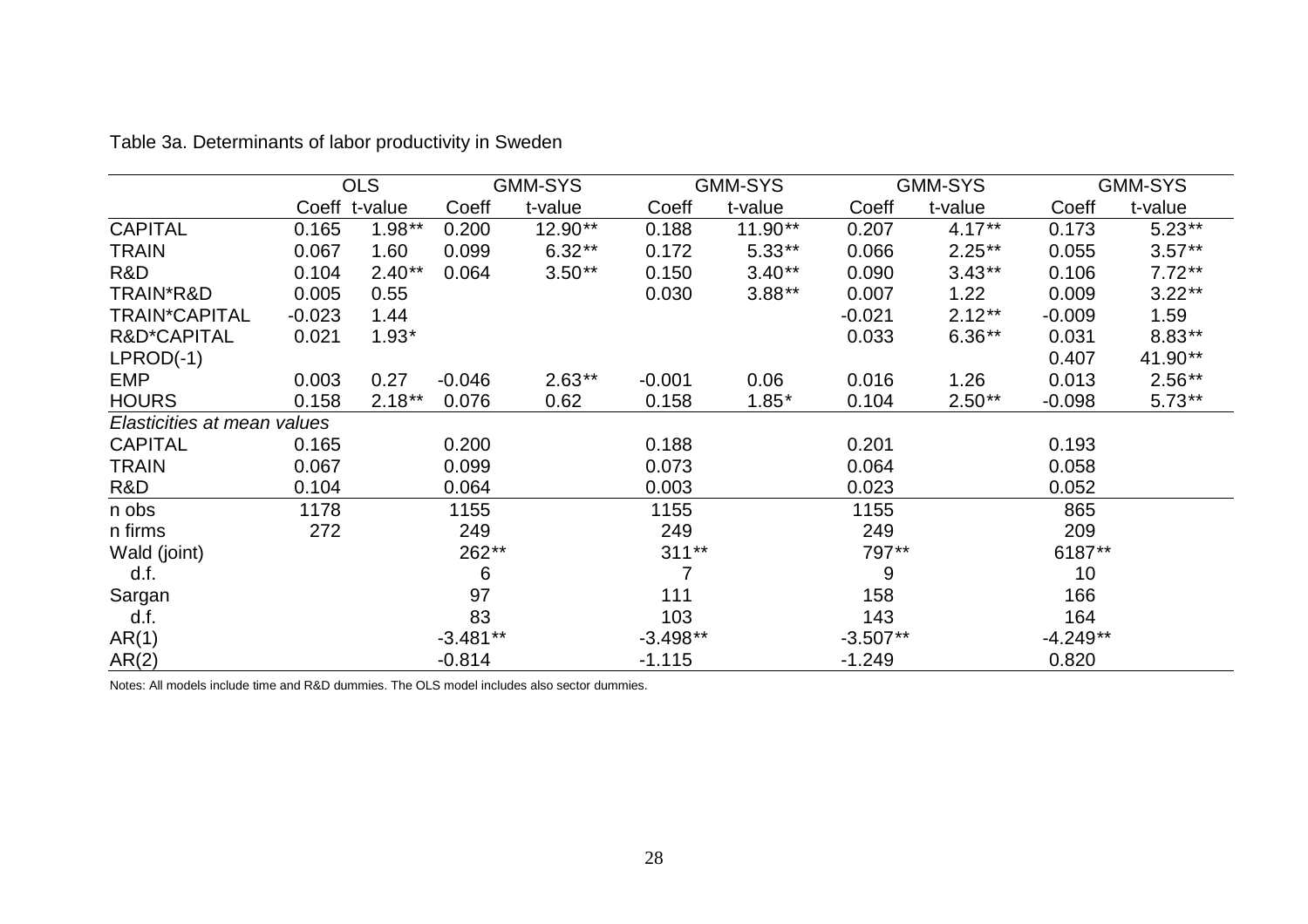Table 3b. Determinants of wages in Sweden

|                             | <b>OLS</b>    |          | <b>GMM-SYS</b> |          |                | <b>GMM-SYS</b> |            | <b>GMM-SYS</b> |            | <b>GMM-SYS</b> |  |
|-----------------------------|---------------|----------|----------------|----------|----------------|----------------|------------|----------------|------------|----------------|--|
|                             | Coeff t-value |          | Coeff          | t-value  | Coeff          | t-value        | Coeff      | t-value        | Coeff      | t-value        |  |
| <b>CAPITAL</b>              | 0.121         | $3.86**$ | 0.038          | $3.19**$ | 0.037          | $5.96**$       | 0.081      | $4.27**$       | 0.120      | $7.52**$       |  |
| <b>TRAIN</b>                | 0.092         | $5.82**$ | 0.048          | $3.21**$ | 0.059          | $6.00**$       | 0.083      | $7.00**$       | 0.149      | 19.20**        |  |
| R&D                         | 0.081         | 4.96**   | 0.039          | $2.35**$ | 0.052          | $3.72**$       | 0.069      | $6.39**$       | 0.120      | 16.50**        |  |
| TRAIN*R&D                   | 0.010         | $2.78**$ |                |          | 0.006          | $2.27**$       | 0.008      | $3.76**$       | 0.019      | $12.40**$      |  |
| <b>TRAIN*CAPITAL</b>        | 0.013         | $2.14**$ |                |          |                |                | 0.008      | $2.13**$       | 0.021      | $6.50**$       |  |
| R&D*CAPITAL                 | 0.003         | 0.78     |                |          |                |                | 0.001      | 0.38           | $-0.005$   | $3.62**$       |  |
| $WAGE(-1)$                  |               |          |                |          |                |                |            |                | $-0.034$   | $4.73**$       |  |
| <b>EMP</b>                  | $-0.006$      | 1.28     | $-0.002$       | 0.17     | 0.003          | 0.51           | 0.002      | 0.39           | $-0.009$   | $3.26**$       |  |
| <b>HOURS</b>                | 0.120         | $4.40**$ | 0.291          | 1.61     | 0.161          | $3.63**$       | 0.144      | $5.24**$       | 0.078      | $8.85**$       |  |
| Elasticities at mean values |               |          |                |          |                |                |            |                |            |                |  |
| <b>CAPITAL</b>              | 0.121         |          | 0.038          |          | 0.037          |                | 0.038      |                | 0.033      |                |  |
| <b>TRAIN</b>                | 0.092         |          | 0.048          |          | 0.039          |                | 0.049      |                | 0.063      |                |  |
| R&D                         | 0.081         |          | 0.039          |          | 0.023          |                | 0.029      |                | 0.031      |                |  |
| n obs                       | 1182          |          | 1160           |          | 1160           |                | 1160       |                | 869        |                |  |
| n firms                     | 272           |          | 250            |          | 250            |                | 250        |                | 209        |                |  |
| Wald (joint)                |               |          | $87**$         |          | 330**          |                | 747**      |                | $119**$    |                |  |
| d.f.                        |               |          | 6              |          | $\overline{7}$ |                | 9          |                | 10         |                |  |
| Sargan                      |               |          |                |          | 90             |                | 131        |                | 171        |                |  |
| d.f.                        |               |          |                |          | 103            |                | 143        |                | 164        |                |  |
| AR(1)                       |               |          | $-3.106**$     |          | $-3.163**$     |                | $-3.145**$ |                | $-2.494**$ |                |  |
| AR(2)                       |               |          | 1.282          |          | 1.309          |                | 1.378      |                | 0.411      |                |  |